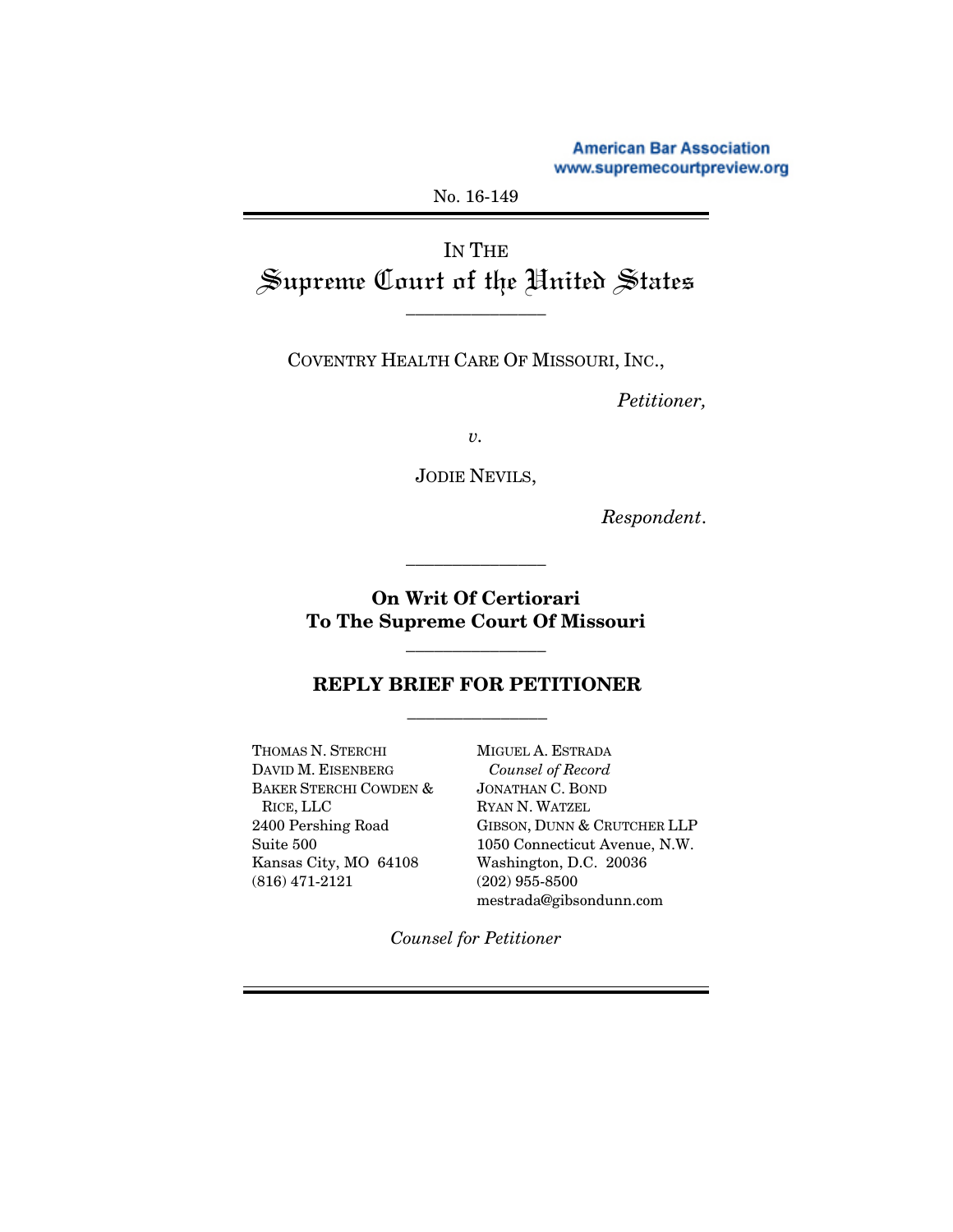# **RULE 29.6 STATEMENT**

The corporate disclosure statement contained in the Brief for Petitioner remains accurate.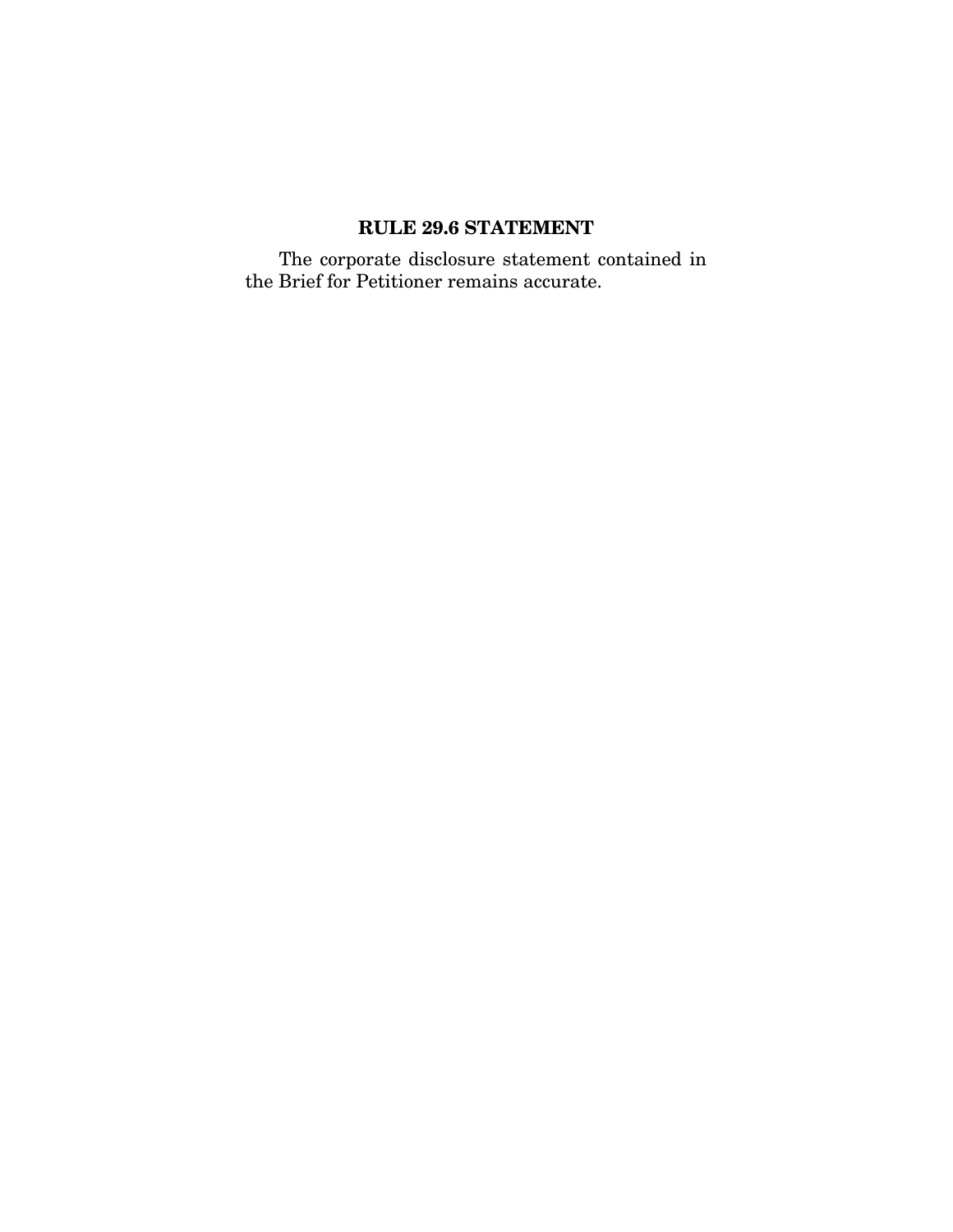# **TABLE OF CONTENTS**

|    |                                                                                                                     |             | Page                                                                                                    |
|----|---------------------------------------------------------------------------------------------------------------------|-------------|---------------------------------------------------------------------------------------------------------|
|    |                                                                                                                     |             | REPLY BRIEF FOR PETITIONER 1                                                                            |
| Ι. |                                                                                                                     |             | FEHBA PREEMPTS STATE LAWS THAT BAR<br>CARRIERS FROM SEEKING SUBROGATION OR<br>REIMBURSEMENT RECOVERIES3 |
|    | <b>FEHBA Unambiguously Preempts</b><br>A.<br><b>State Laws Restricting Subrogation</b><br>Or Reimbursement By FEHBA |             |                                                                                                         |
|    |                                                                                                                     | 1.          | Section $8902(m)(1)$ 's Text<br><b>Covers Laws Restricting</b><br>Subrogation And                       |
|    |                                                                                                                     | 2.          | Congress's Purposes Confirm<br>That FEHBA Preempts<br>Antisubrogation And<br>Antireimbursement Laws7    |
|    | В.                                                                                                                  |             | OPM's Reasonable Interpretation Of<br>FEHBA Is Entitled To Deference10                                  |
|    |                                                                                                                     | 1.          | <i>Chevron</i> Applies To OPM's<br><b>Rule Interpreting Section</b>                                     |
|    |                                                                                                                     | $2_{\cdot}$ | Nevils's Challenges To OPM's<br>Interpretation Of FEHBA Fail15                                          |
| П. |                                                                                                                     |             | FEHBA'S EXPRESS-PREEMPTION PROVISION<br>COMPORTS WITH THE SUPREMACY CLAUSE 21                           |
|    |                                                                                                                     |             |                                                                                                         |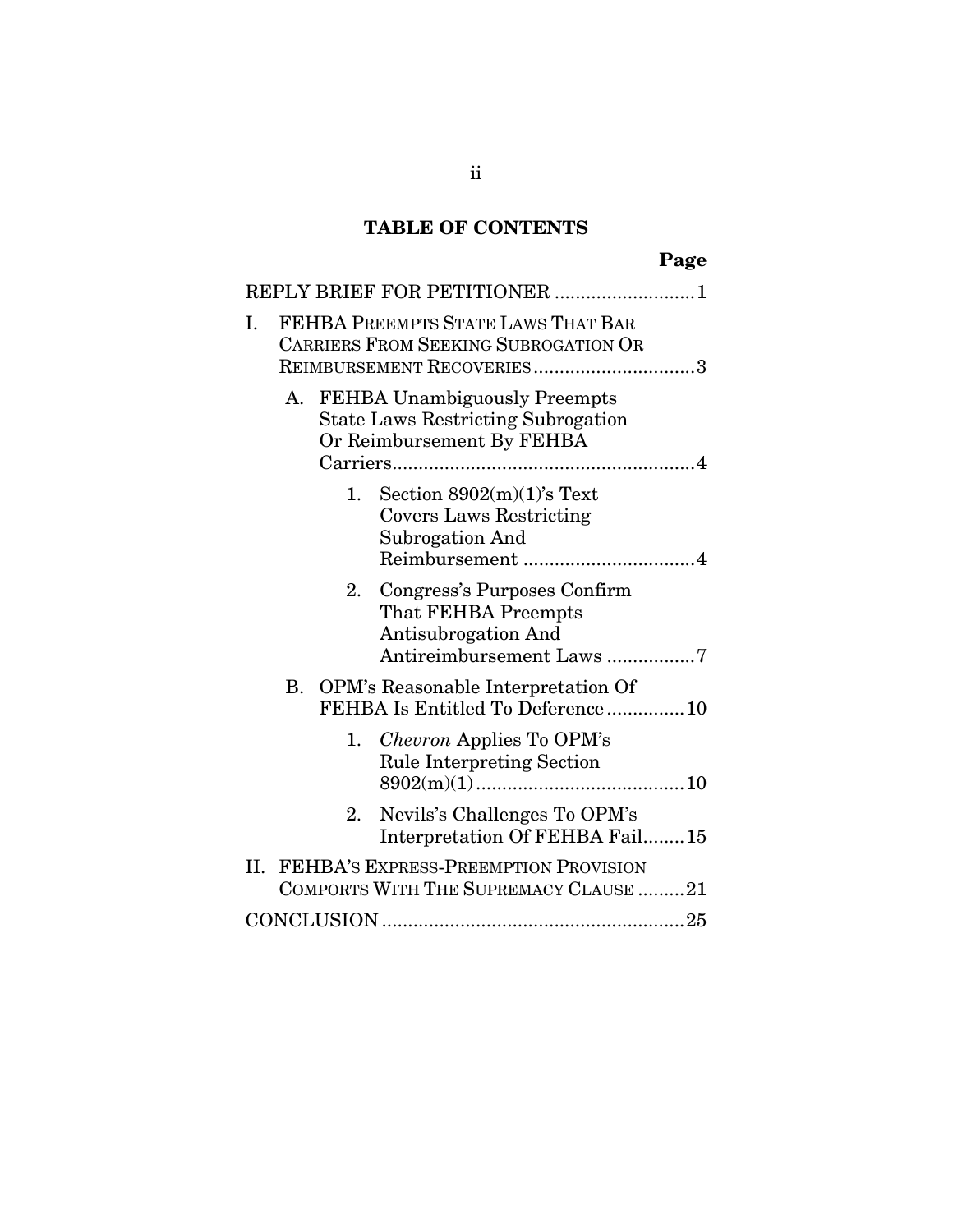# **TABLE OF AUTHORITIES**

| Aetna Health Inc. v. Davila,                              |
|-----------------------------------------------------------|
| Brown v. Gardner,                                         |
| Buckman Co. v. Plaintiffs' Legal Comm.,                   |
| Capital Cities Cable, Inc. v. Crisp,                      |
| Chevron U.S.A. Inc. v. Nat. Res. Def.<br>Council, Inc.,   |
| City of Arlington v. FCC,                                 |
| Clark v. Martinez,                                        |
| Cuomo v. Clearing House Ass'n,                            |
| <i>Empire HealthChoice Assurance, Inc. v.</i><br>McVeigh, |
| <i>Empire HealthChoice Assurance, Inc. v.</i><br>McVeigh, |
| English v. Gen. Elec. Co.,                                |
| FCC v. Fox Television Stations, Inc.,                     |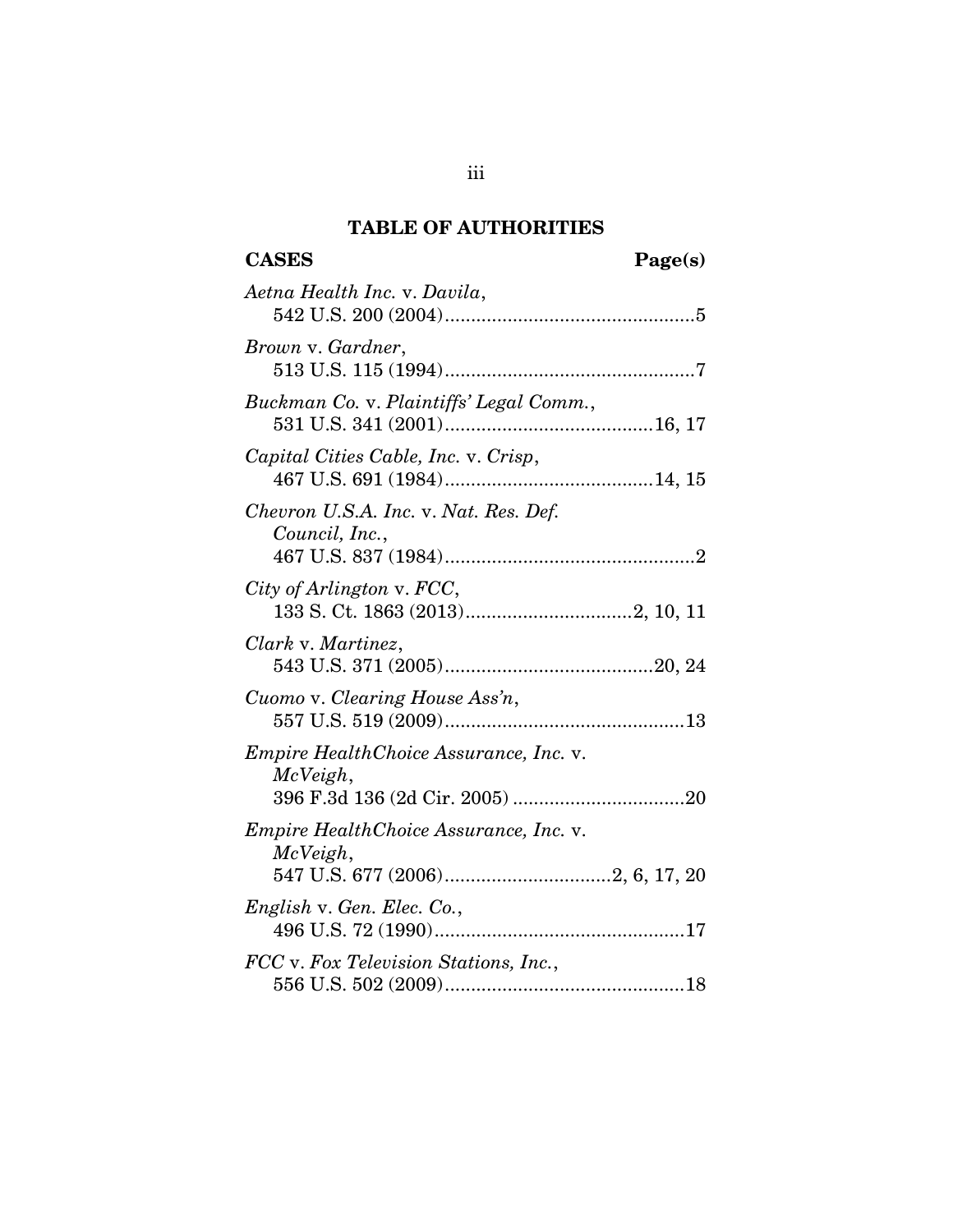### **TABLE OF AUTHORITIES** *(continued)*

# **CASES** *(continued)* **...................................... Page(s)** *Fid. Fed. Sav. & Loan Ass'n* v. *de la Cuesta*, 458 U.S. 141 (1982) .............................................. 14 *FMC Corp.* v. *Holliday*, 498 U.S. 52 (1990) .................................................. 5 *Gonzales* v. *Oregon*, 546 U.S. 243 (2006) .............................................. 14 *Gwaltney of Smithfield, Ltd.* v. *Chesapeake Bay Found., Inc.*, 484 U.S. 49 (1987) .................................................. 7 *Metro. Life Ins. Co.* v. *Taylor*, 481 U.S. 58 (1987) .................................................. 5 *Morales* v. *Trans World Airlines, Inc.*, 504 U.S. 374 (1992) ................................................ 4 *Nat'l Cable & Telecomms. Ass'n* v. *Brand X Internet Servs.*, 545 U.S. 967 (2005) .............................................. 18 *New York* v. *FERC*, 535 U.S. 1 (2002) ............................................ 14, 15 *Pa. Dep't of Corr.* v. *Yeskey*, 524 U.S. 206 (1998) .............................................. 20 *Pittston Coal Group* v. *Sebben*, 488 U.S. 105 (1988) ................................................ 8 *Puerto Rico* v. *Franklin Cal. Tax-Free Tr.*, 136 S. Ct. 1938 (2016) ................................ 4, 15, 16 *Smiley* v. *Citibank (S.D.), N.A.*, 517 U.S. 735 (1996) .................................. 11, 12, 15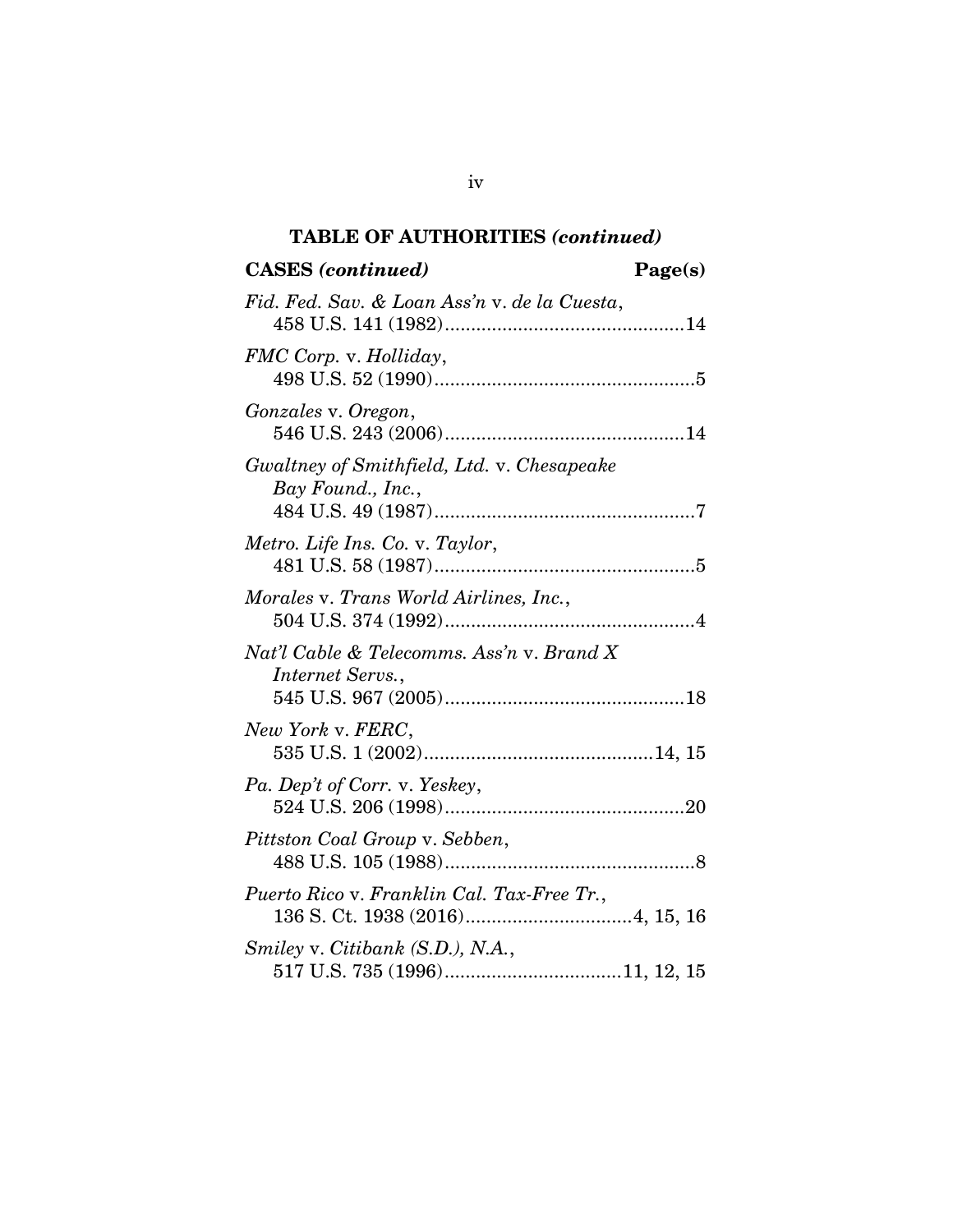## **TABLE OF AUTHORITIES** *(continued)*

# **CASES** *(continued)* **...................................... Page(s)**

| United Sav. Ass'n of Tex. v. Timbers of |  |
|-----------------------------------------|--|
| Inwood Forest Assocs.,                  |  |
| United States v. Locke,                 |  |
| Wyeth v. Levine,                        |  |

## **CONSTITUTIONAL PROVISIONS**

| United States Constitution: |  |
|-----------------------------|--|
|                             |  |

## **STATUTES**

United States Code:

v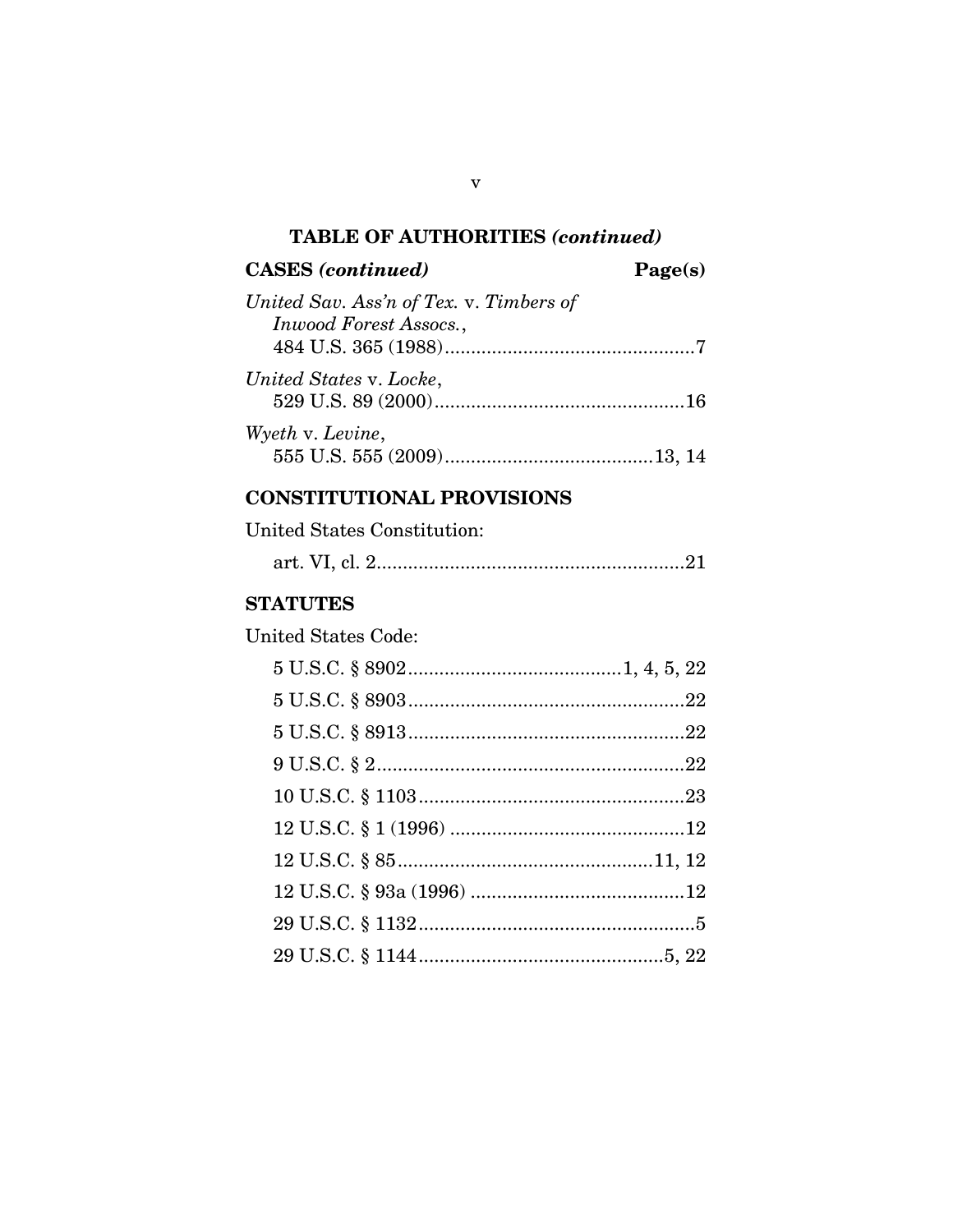### **TABLE OF AUTHORITIES** *(continued)*

### REGULATIONS **Page(s)**

## Code of Federal Regulations:

|--|

61 Fed. Reg. 4849 (Feb. 9, 1996) ............................... 12

| 80 Fed. Reg. 29,203 (May 21, 2015) 18 |
|---------------------------------------|
|                                       |

## **ADMINISTRATIVE MATERIALS**

| OPM, Community Rating Guidelines (2015), |  |
|------------------------------------------|--|
|                                          |  |
| OPM, FEHB Program Carrier Letter No.     |  |

2012-18 (June 18, 2012) ....................................... 19

# **LEGISLATIVE HISTORY**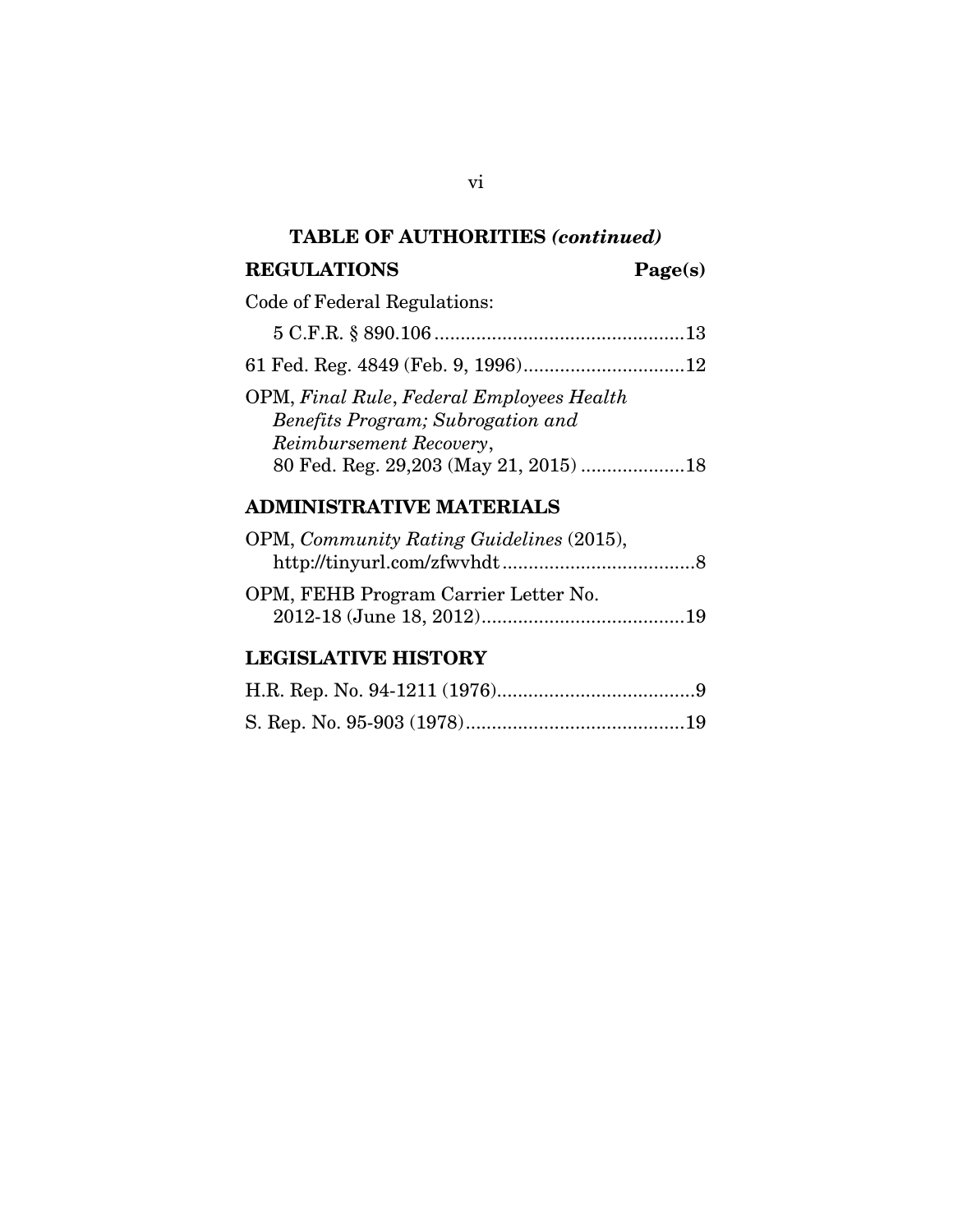### **REPLY BRIEF FOR PETITIONER**

State laws like Missouri's that prevent Federal Employees Health Benefits Act ("FEHBA") carriers from seeking subrogation or reimbursement—as their contracts with the Office of Personnel Management ("OPM") require—directly threaten the uniform, fair, and efficient administration of FEHBA plans. Interpreting FEHBA's express-preemption provision (5 U.S.C.  $\S 8902(m)(1)$ ) to preempt such laws—as its text and purpose compel, and as OPM has reasonably construed it—neutralizes that threat.

Respondent Nevils, however, asks the Court to multiply exponentially the problems such state laws pose. He first proposes *striking down* FEHBA's preemption provision—eliminating express preemption altogether and inviting States to regulate *every* aspect of OPM's contracts. Alternatively, he urges a miserly construction of Section 8902(m)(1) that similarly invites state-law frustration of FEHBAplan administration. Nevils's invalidate-first, interpret-later strategy is revealing, reflecting the extreme difficulty of squaring the decision below with the statute. Neither his statutory nor his constitutional arguments for allowing States to nullify federal-government contracts for federal-employee benefits have merit.

Nevils concedes that Section  $8902(m)(1)$ 's text does not compel the Missouri Supreme Court's construction. He claims instead that it is ambiguous, and turns immediately to dice-loading default rules to read it narrowly. But Nevils never establishes that FEHBA is ambiguous in any relevant sense. He offers literally *no* analysis of the statutory text, and disregards or dismisses this Court's most pertinent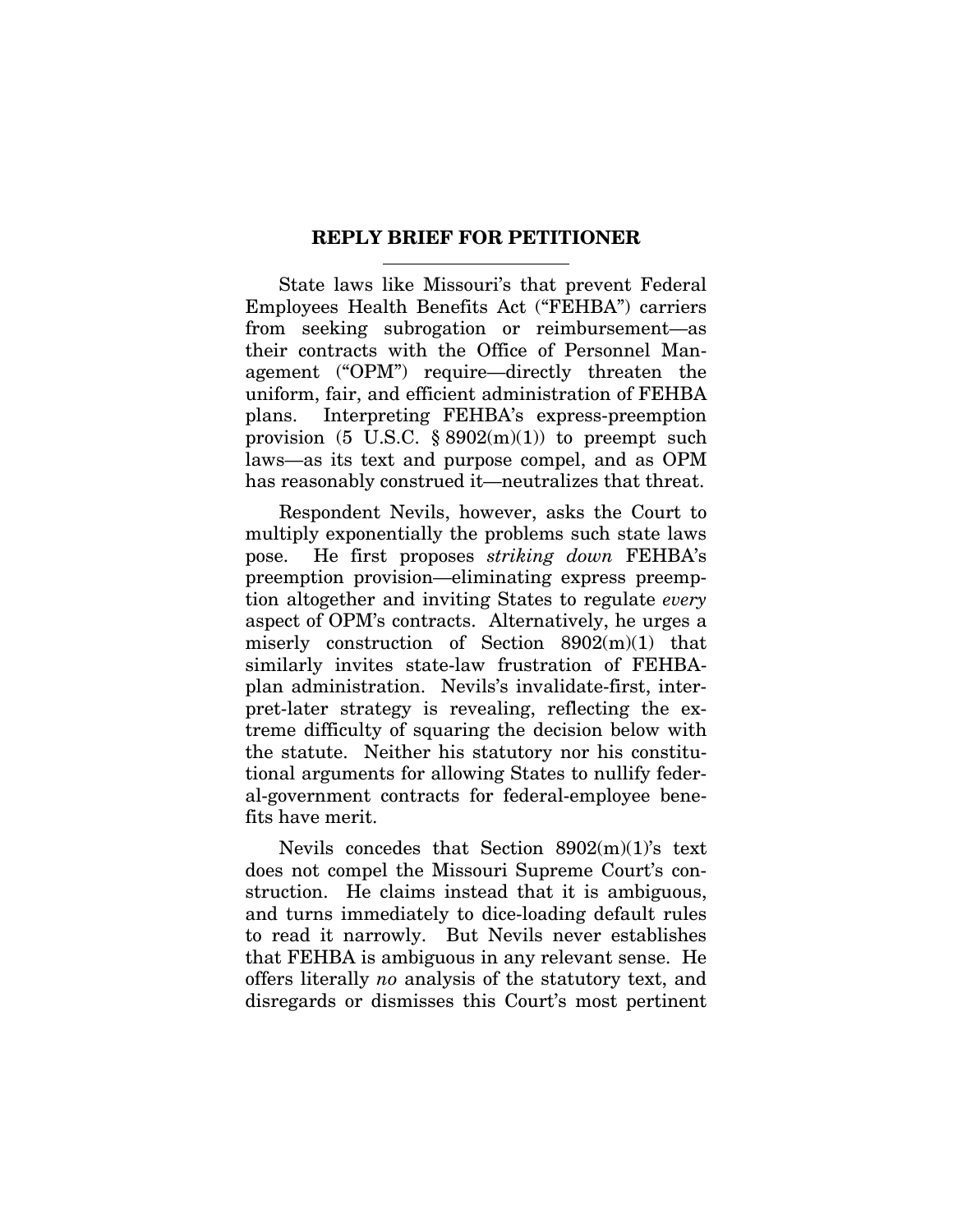precedents. His argument hinges entirely on dictum in *Empire HealthChoice Assurance, Inc.* v. *McVeigh*, 547 U.S. 677 (2006), which addressed only federalcourt jurisdiction and expressly *reserved judgment* on Section 8902(m)(1)'s scope. *McVeigh* certainly did not hold that Nevils's construction is *equally* plausible. Whether *McVeigh* viewed Nevils's reading as colorable is immaterial; the question here is which reading is *correct*.

Whatever ambiguity FEHBA might be thought to contain, moreover, must be resolved in *favor* of preemption under *Chevron U.S.A. Inc.* v. *Natural Resources Defense Council, Inc.*, 467 U.S. 837 (1984), given OPM's regulation reasonably construing it to preempt laws like Missouri's. Nevils proposes (at 46) an unprecedented exception to *Chevron* for preemption provisions unless they include a "clear statement" authorizing regulations on preemption. That invented carve-out contravenes this Court's holding that there are "*no* 'exception[s]'" to *Chevron* for particular topics, *City of Arlington* v. *FCC*, 133 S. Ct. 1863, 1871 (2013) (emphasis added) (citation omitted), and its cases applying *Chevron* to preemption provisions lacking any such "clear statement."

Unable to escape *Chevron*'s framework, Nevils asserts that OPM's interpretation of FEHBA is undeserving of deference. Having admitted that OPM's reading is plausible, he faces an uphill climb, and never gains traction. Nevils invokes a presumption against preemption, but this Court's precedent makes clear that that presumption cannot supersede *Chevron*, and that in any event no such presumption even applies to this *express*-preemption provision addressing *federal*-employee benefits under *federal* contracts. Nevils impugns the pedigree of OPM's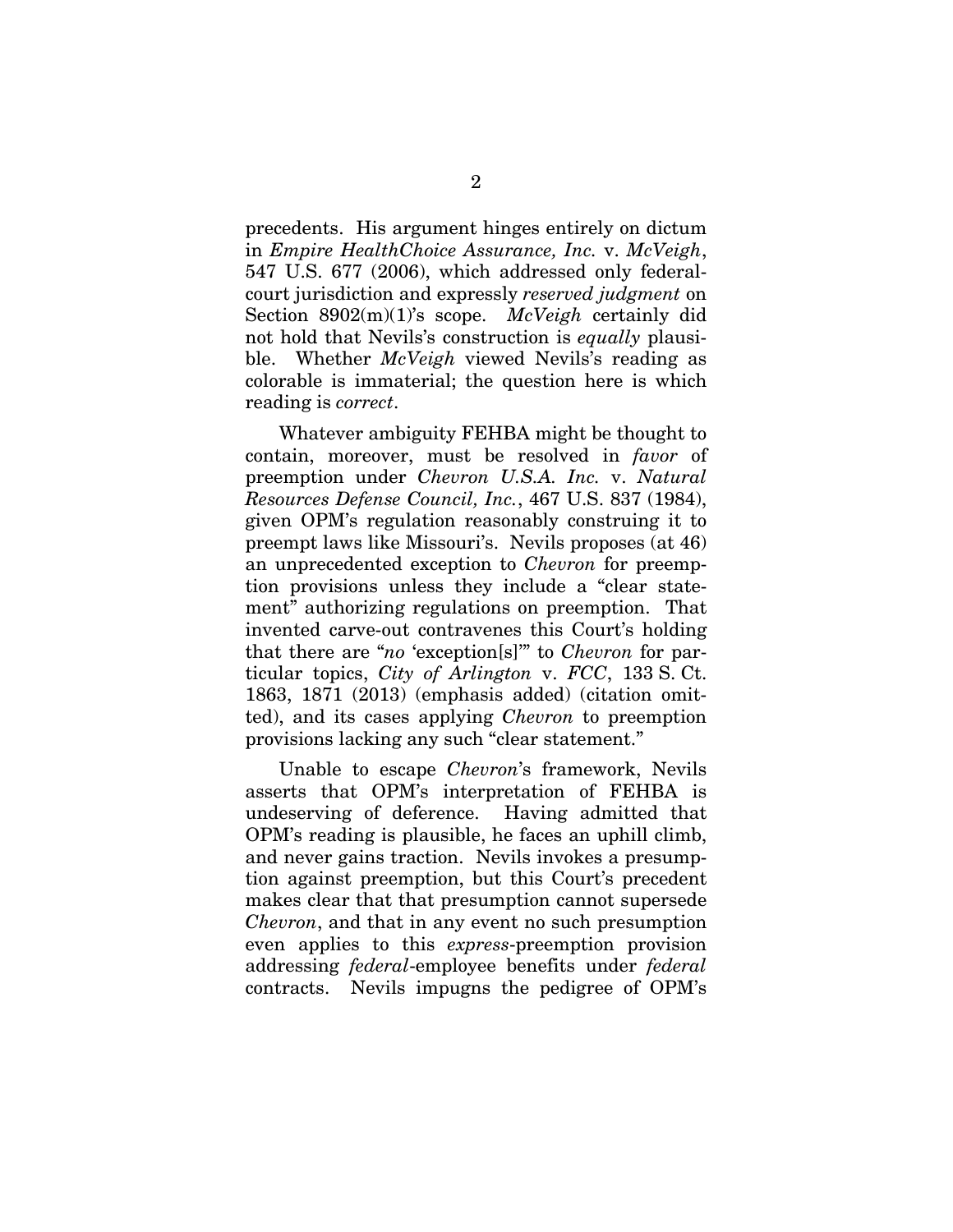decades-old position, but his argument rests on assertions by a prior agency's staff made *before* Section 8902(m)(1) *existed*. He finally tries to leverage his constitutional challenge to a different aspect of the statute to limit its preemptive scope. But his mislabeled constitutional-avoidance argument avoids nothing. As Nevils previously (and rightly) admitted, the question of Section  $8902(m)(1)$ 's constitutionality "is unavoidable." Resp. Cert. Br. 20.

The answer to that constitutional question is clear. Nevils concedes that it is perfectly constitutional for Congress to do what Section  $8902(m)(1)$ does: prevent state laws from applying to particular contracts. Despite his insistence that grand principles of the constitutional structure are at stake, Nevils's position amounts to a hollow drafting rule. In any event, the statute's text and context permit and the avoidance canon and common sense compel—reading Section  $8902(m)(1)$  as validly giving preemptive effect to federal law.

Nevils, in short, offers no sound reason for distorting or destroying FEHBA's preemption provision. The Court should reverse and hold that FEHBA—by its terms, and as OPM has reasonably construed it validly prevents state law from nullifying FEHBA contracts' subrogation and reimbursement terms.

### **I. FEHBA PREEMPTS STATE LAWS THAT BAR CARRIERS FROM SEEKING SUBROGATION OR REIMBURSEMENT RECOVERIES.**

OPM's interpretation of Section  $8902(m)(1)$  as preempting antisubrogation and antireimbursement laws is by far the best reading, and at least a reasonable one entitled to deference. Nevils offers no valid basis to reject it.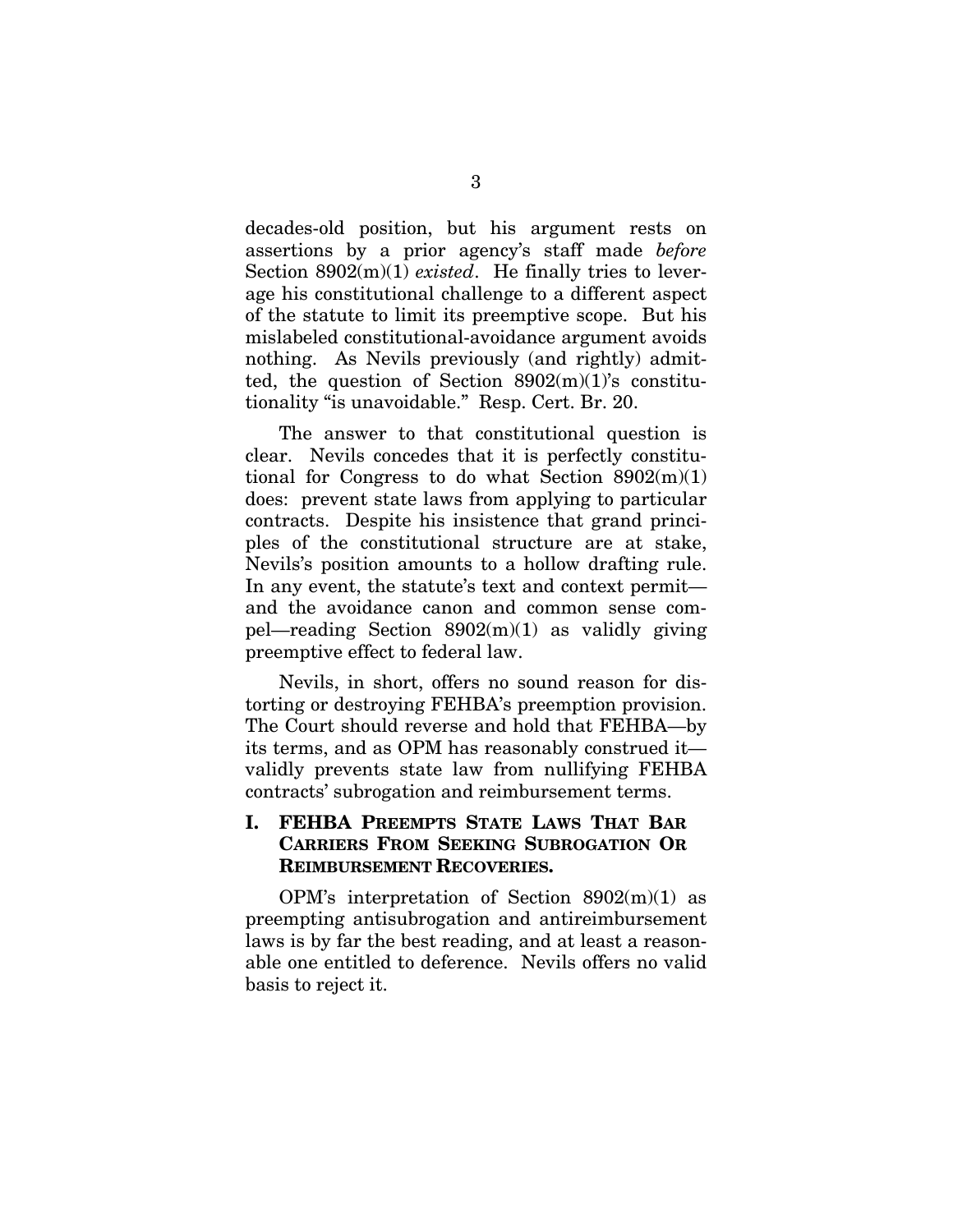### **A. FEHBA Unambiguously Preempts State Laws Restricting Subrogation Or Reimbursement By FEHBA Carriers.**

As Coventry showed, FEHBA's text and purposes point unmistakably in favor of preemption. Pet. Br. 23-35. Nevils has no persuasive answer to either.

### **1. Section 8902(m)(1)'s Text Covers Laws Restricting Subrogation And Reimbursement.**

Nevils sidesteps the crucial starting point of preemption analysis: "the language of the statute itself.'" *Puerto Rico* v. *Franklin Cal. Tax-Free Tr.*, 136 S. Ct. 1938, 1946 (2016) (citation omitted). He concedes (at 27) that Coventry's reading is "plausible," but makes no effort to show that his contrary reading is consistent with, let alone more faithful to, FEHBA's text.

a. Nevils does not deny that "relate to" in preemption clauses "'express[es] a broad pre-emptive purpose'" and requires only a "connection with, or reference to," the preempted topics. *Morales* v. *Trans World Airlines, Inc.*, 504 U.S. 374, 383-84 (1992) (citation omitted). He neither engages with the definitions of "coverage," "benefits," "extent," and "provision" Coventry catalogued, nor explains how subrogation and reimbursement fall outside of them. *Cf.* Pet. Br. 23-24. And Nevils never confronts Section  $8902(m)(1)$ 's separate text shielding from state law FEHBA-contract terms that relate to "*payments with respect to* benefits," 5 U.S.C. § 8902(m)(1) (emphasis added), which independently covers subrogation and reimbursement. *Cf.* Pet. Br. 31-32.

Nor does Nevils dispute this Court's holding that subrogation and reimbursement relate to benefits in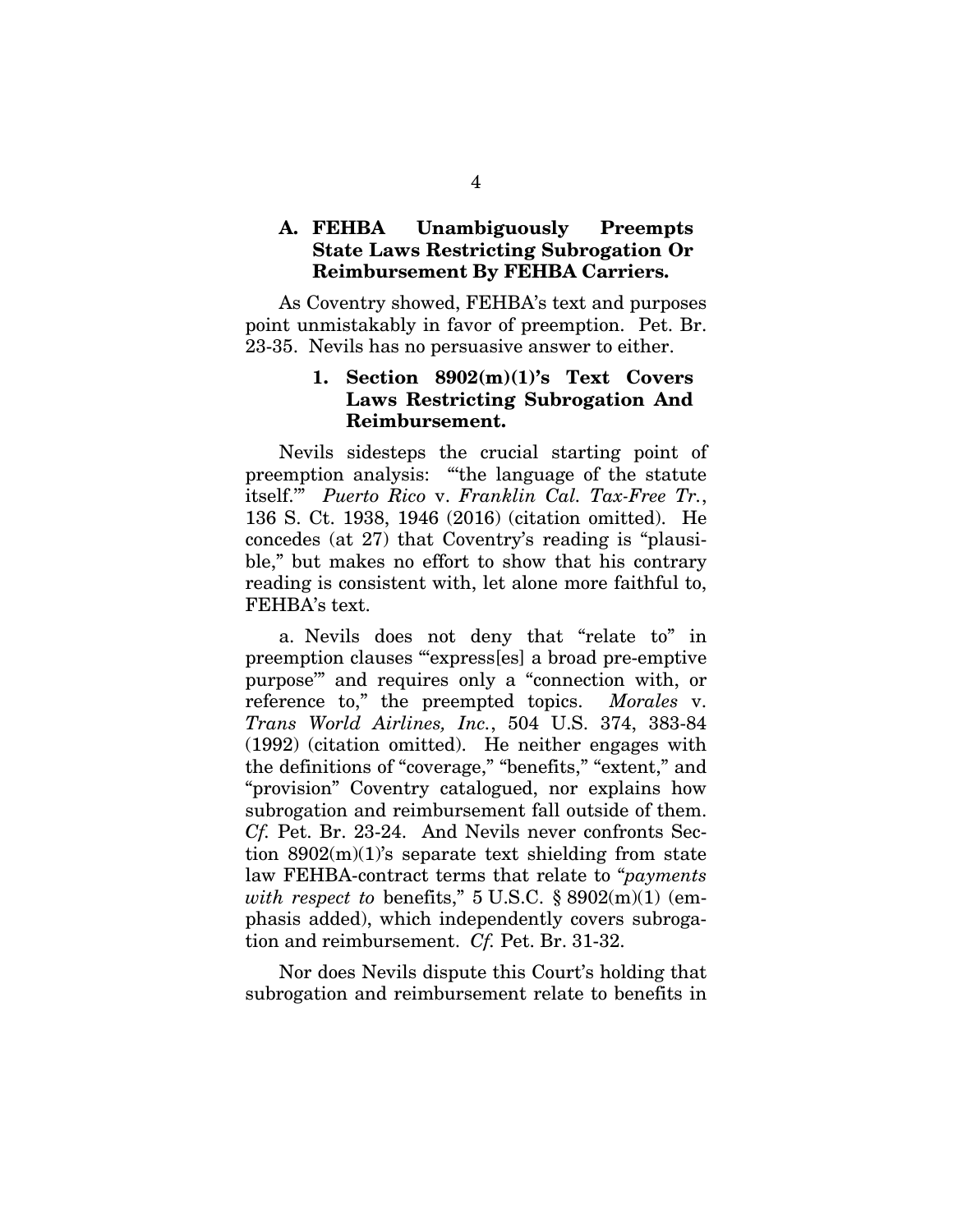the context of private plans under the Employee Retirement Income Security Act of 1974 ("ERISA"). *See FMC Corp.* v. *Holliday*, 498 U.S. 52, 58-60 (1990). He dismisses ERISA (at 29-30) because of differences between it and FEHBA, but none bears on *FMC*'s reasoning. Nevils notes (at 29) that ERISA preempts "*any and all* State laws" that relate to employee-benefit plans. 29 U.S.C. § 1144(a) (emphasis added). But FEHBA likewise applies to "*any* State or local law … which relates to health insurance or plans."  $5 \text{ U.S.C. }$  \$  $8902 \text{ (m)}$  (emphasis added). Although FEHBA shields from state law only certain FEHBA-contract terms, including those that "relate to" "benefits," *FMC* held that an antireimbursement law "relate[d]' to an employee benefit plan" precisely *because* it affected "benefit levels." 498 U.S. at 58-60.

Nevils also never explains why Congress would desire *greater* state-law interference for *federal*employee benefits than for private plans. He asserts (at 30) that Congress, in enacting FEHBA after ERISA, "opted for a narrower approach," but never explains how or why. And Nevils concedes (*ibid.*) that ERISA is *narrower* in a key respect: It generally *saves* from preemption state laws "regulat[ing] insurance, banking, or securities," 29 U.S.C.  $\S 1144(b)(2)(A)$ —an exception FEHBA lacks.<sup>1</sup>

 $\overline{a}$ 

<sup>1</sup> Although ERISA completely preempts state-law *remedies* for claims concerning plans subject to ERISA, *see Aetna Health Inc.* v. *Davila*, 542 U.S. 200, 207-21 (2004), that is not because of its express-preemption provision's breadth; it is because a *separate* provision, 29 U.S.C. § 1132, provides an *exclusive federal cause of action* for ERISA claims. *See Metro. Life Ins. Co.* v. *Taylor*, 481 U.S. 58, 63-67 (1987).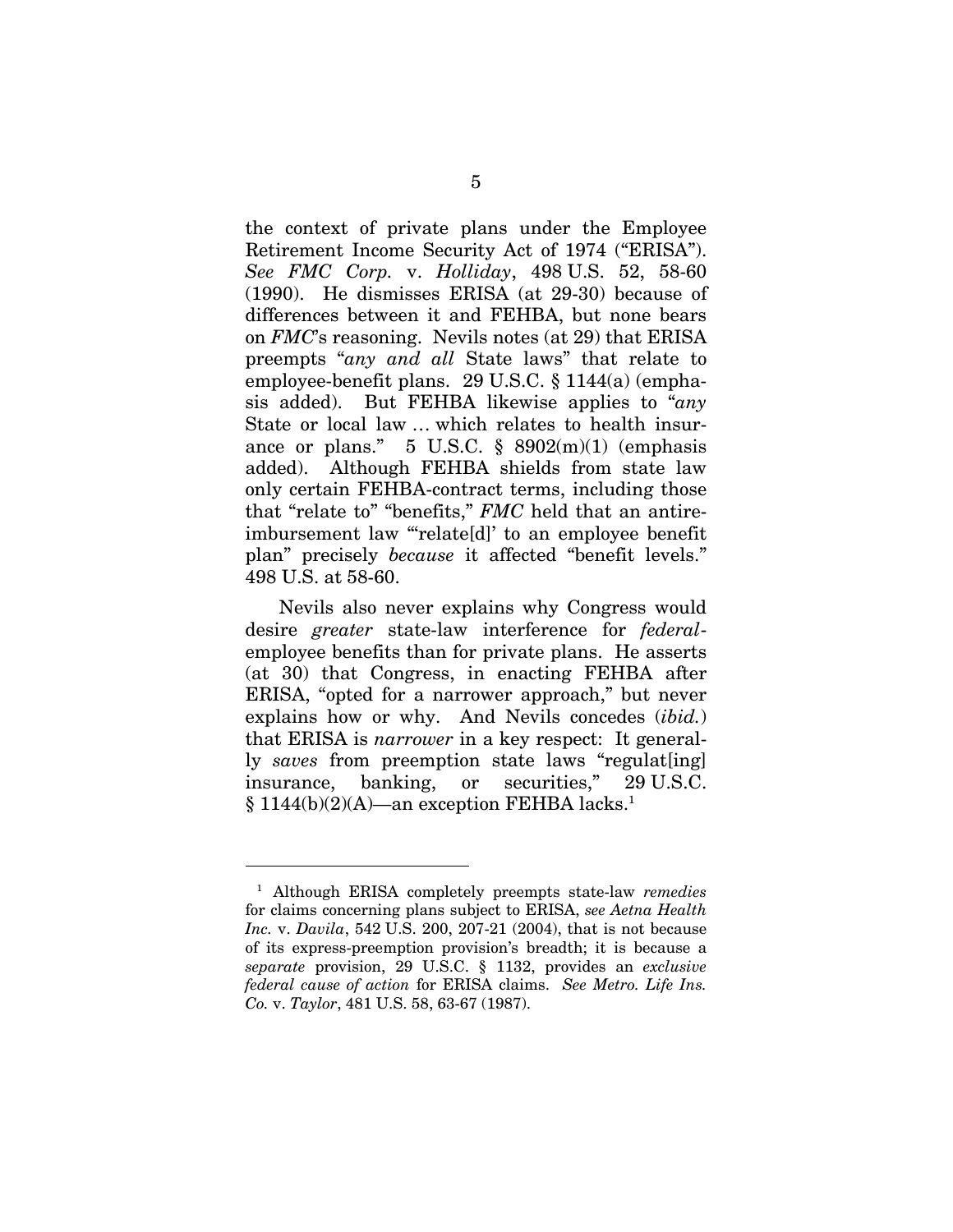b. Coventry's textual arguments thus stand unrebutted. Nevils nevertheless insists (at 26-28) that FEHBA is "ambiguous" based solely on dictum in *McVeigh*, 547 U.S. 677, which he claims "rejected" Coventry's "textual arguments." But the sole question presented and decided in *McVeigh* concerned federal-court jurisdiction; the Court expressly *declined* to determine Section 8902(m)(1)'s scope because it did not matter. 547 U.S. at 682-83, 688- 701. Nevils recounts (at 26-27) *McVeigh*'s description of alternative interpretations pressed primarily by *amici*. But he omits the punchline: The Court concluded that it "*need not choose* between" them, because federal jurisdiction was lacking either way. *Id.* at 697-98 (emphasis added). *McVeigh* cannot plausibly be read as *resolving* the very question it explicitly *reserved*.

Nevils seizes (at 3, 27) on *McVeigh*'s passing description of those competing interpretations as "plausible" and of Section  $8902(m)(1)$  as "open to more than one construction." 547 U.S. at 697-98. But neither comment constitutes a *holding* that the statute *is* ambiguous. Just as Section 8902(m)(1)'s meaning was immaterial, *a fortiori* its *clarity* was irrelevant also. *Id.* at 698. *McVeigh* should not be misread as gratuitously deciding a separate issue that the Court explained had no bearing on the jurisdictional issue at hand. In context, the Court's recitation of *amici*'s rival readings and its allusion to them *en passant* as "plausible" were merely part of its explanation why it was *not* deciding an issue the litigants disputed.

*McVeigh* assuredly did not establish that Nevils's and Coventry's constructions are in anything approaching equipoise. "[T]o acknowledge ambiguity"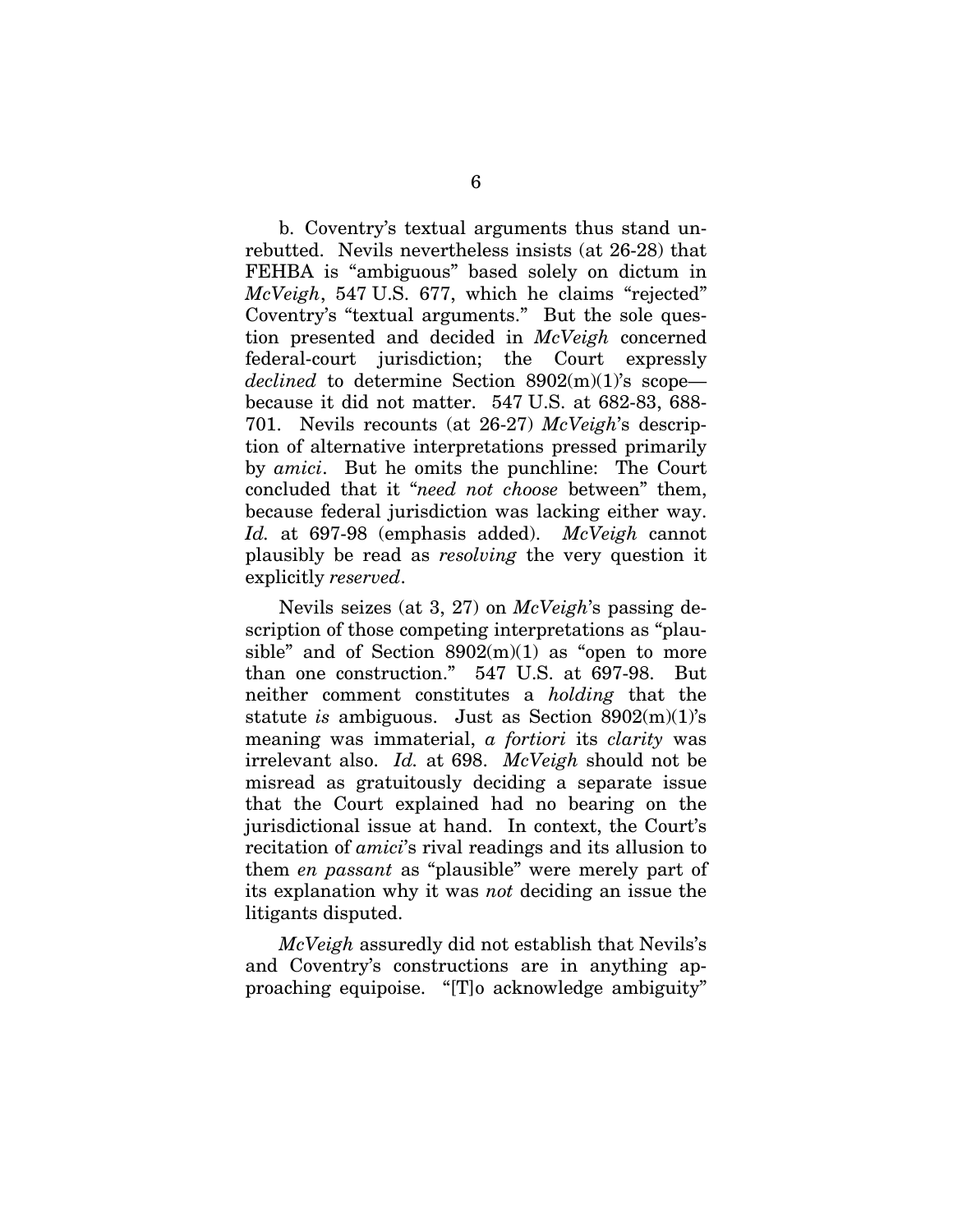in the sense that multiple readings of a statute are possible "is *not* to conclude that all interpretations are *equally* plausible." *Gwaltney of Smithfield, Ltd.* v. *Chesapeake Bay Found., Inc.*, 484 U.S. 49, 57 (1987) (emphases added). Undoubtedly because Section 8902(m)(1)'s scope did not matter, *McVeigh*  undertook no evaluation of the relative *merits* of either reading—never examining the words' ordinary meaning or pertinent precedents (such as *FMC*). *McVeigh* cannot be read as declaring FEHBA's text an inkblot, with one construction just as good as another.

### **2. Congress's Purposes Confirm That FEHBA Preempts Antisubrogation And Antireimbursement Laws.**

Nevils's claim of ambiguity independently fails because his reading contravenes Congress's purposes. "Ambiguity is a creature not of definitional possibilities but of statutory context," *Brown* v. *Gardner*, 513 U.S. 115, 118 (1994), including which reading of a statute that "seem[s] ambiguous … produces a substantive effect that is compatible" with Congress's objectives, *United Sav. Ass'n of Tex.* v. *Timbers of Inwood Forest Assocs.*, 484 U.S. 365, 371 (1988). Nevils does not come close to showing how his interpretation is faithful to Congress's aims.

Nevils does not deny that Congress enacted and expanded Section  $8902(m)(1)$  to facilitate cost savings, or that subrogation and reimbursement recoveries yield more than \$100 million annually that his position allows States to wipe out. *Cf.* Pet. Br. 33-35; U.S. Br. 19. He answers (at 37-38) that Congress did not pursue that purpose exclusively, but Nevils cites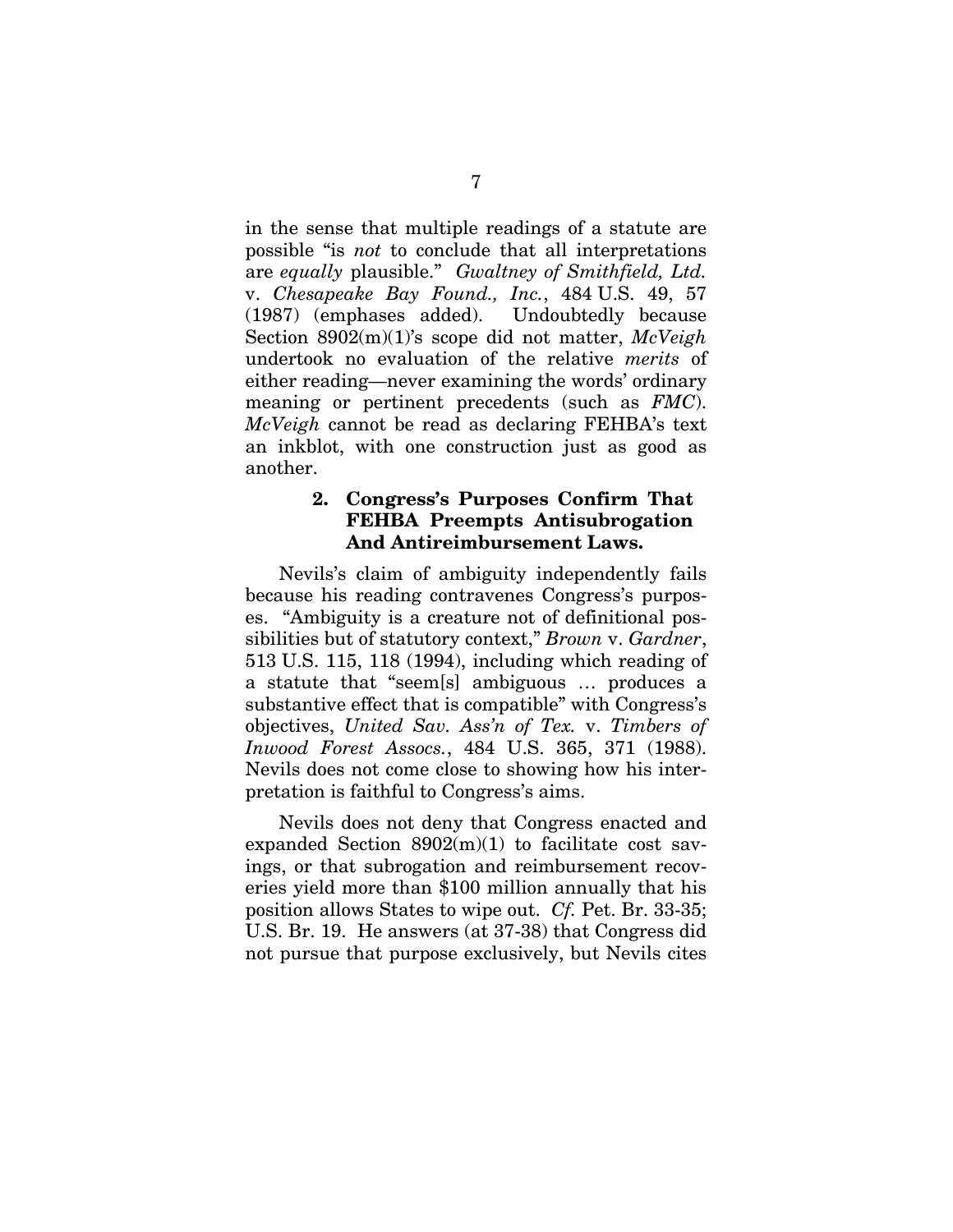no countervailing purpose that plausibly might have persuaded Congress to forgo these savings entirely.2

Nevils similarly does not deny Congress's goal of ensuring uniform rules to govern plans. *Cf.* Pet. Br. 33-34; U.S. Br. 19-20. He rejoins (at 37) that laws restricting subrogation and reimbursement are not among the specific examples mentioned in the legislative history, which he mistakenly holds out as the only permissible reach of Section 8902(m)(1). But "[i]t is not the law that a statute can have no effects which are not explicitly mentioned in its legislative history"—especially where (as here) the statutory text "plainly embraces criteria of more general application." *Pittston Coal Group* v. *Sebben*, 488 U.S. 105, 115 (1988). Nevils's revisionist history, moreover, ignores the government's showing that antisubrogation and antireimbursement rules are "indistinguishable … from the state mandated-benefit laws that Congress enacted the preemption provision to target" in relevant respects: They "creat[e] the same kind of disuniformity, increased costs, and unfair cross-subsidization" as laws mandating particular benefits. U.S. Br. 20; Pet. App. 179a. Nevils never shows otherwise; rather, he urges (at 35-36) ignoring

 $\overline{a}$ 

<sup>2</sup> Nevils incorrectly asserts (at 38) that cost savings are not implicated here because Coventry's plan was "communityrated" and did not remit recoveries directly to the Treasury. As the government has explained, community-rated carriers' recoveries *do* "lower subscription charges"; their premiums "generally depend on the expected cost of providing benefits," and recoveries "tend to reduce those expected costs, and thus the premiums." Pet. App. 170a-71a; *see also* OPM, *Community Rating Guidelines* 6, 11 (2015), http://tinyurl.com/zfwvhdt ("claims must be reduced by income attributed to FEHBP group enrollees from all other sources such as … subrogation").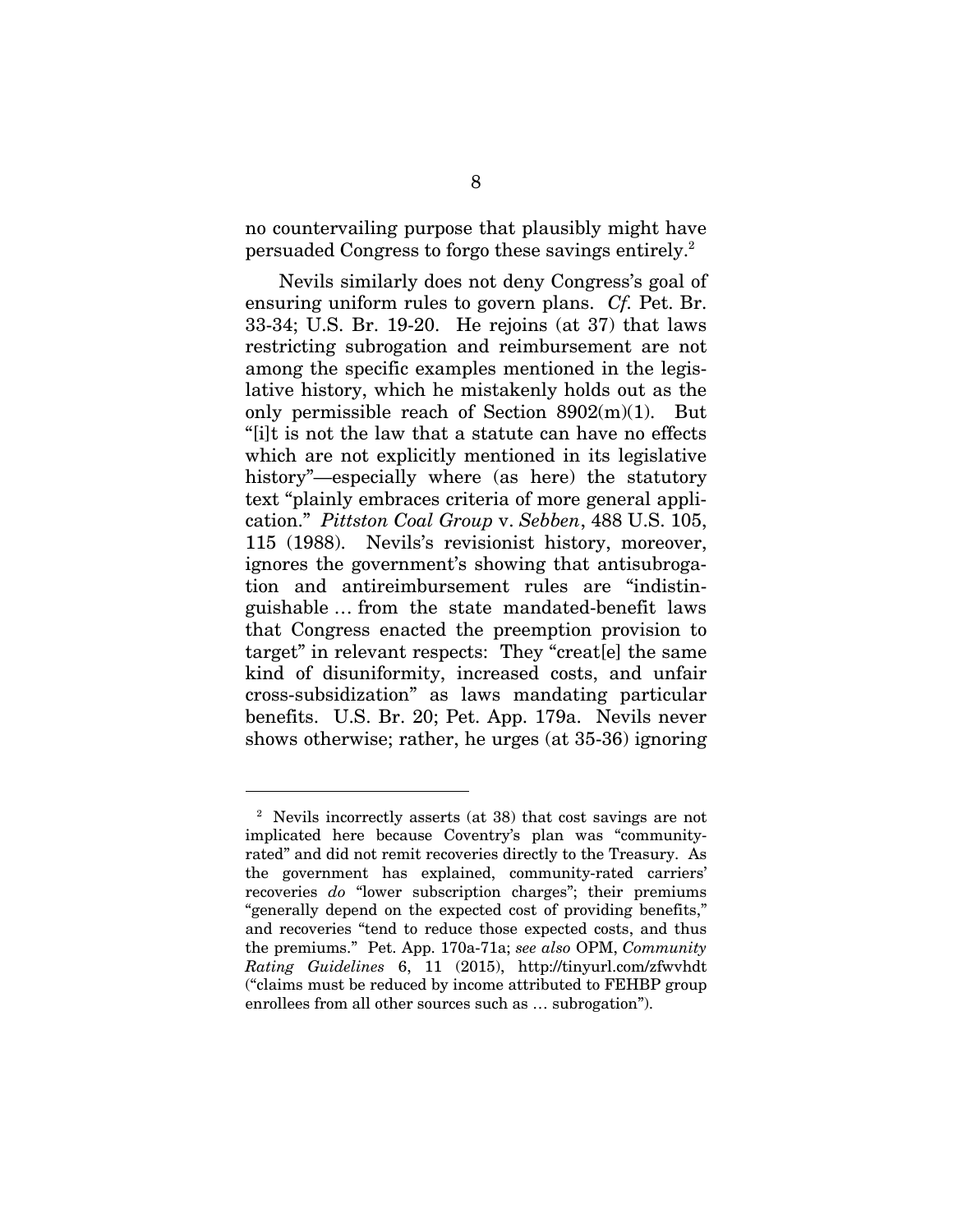OPM's insights because only Congress's purposes control. But the agency's expertise and experience administering FEHBA for decades surely are relevant in determining which state laws *implicate* Congress's undisputed practical concerns.

Nevils downplays the continuing importance of uniformity, observing (at 4) that "there is no single" provider or plan. He misunderstands the uniformity Congress desired: It was concerned not that different *plans* exist, but that the *laws* governing the *same* plan varied across state lines. *See*, *e.g.*, H.R. Rep. No. 94-1211, at 3 (1976) (J.A.338). It may well make sense to tailor plans to particular markets or participant pools; Congress left that choice to OPM, which has adopted many different plans. But Congress desired a single, stable set of *legal rules* against which OPM could craft plans to meet different needs.

This case illustrates why. Administering multi-State or nationwide plans is exceedingly difficult if every State's courts or legislature can impose parochial restrictions on whether and how carriers may pursue recoveries that their contracts with OPM require—restrictions subject to change at any time, with alleged violations potentially prompting (as here, J.A.262) class actions seeking punitive damages. And if plans are subject to different subrogation and reimbursement laws of multiple States—like Coventry's plan, available (contrary to Nevils's contention (at 38)) in parts of Missouri *and* Illinois (Pet. App. 145a), whose laws differ, AHIP Br. 18-20—some participants will unfairly bear the cost of special benefits afforded only to others. U.S. Br. 17-18, 20. *That* is the type of disuniformity Congress sought to eliminate, but which Nevils's reading would ensure.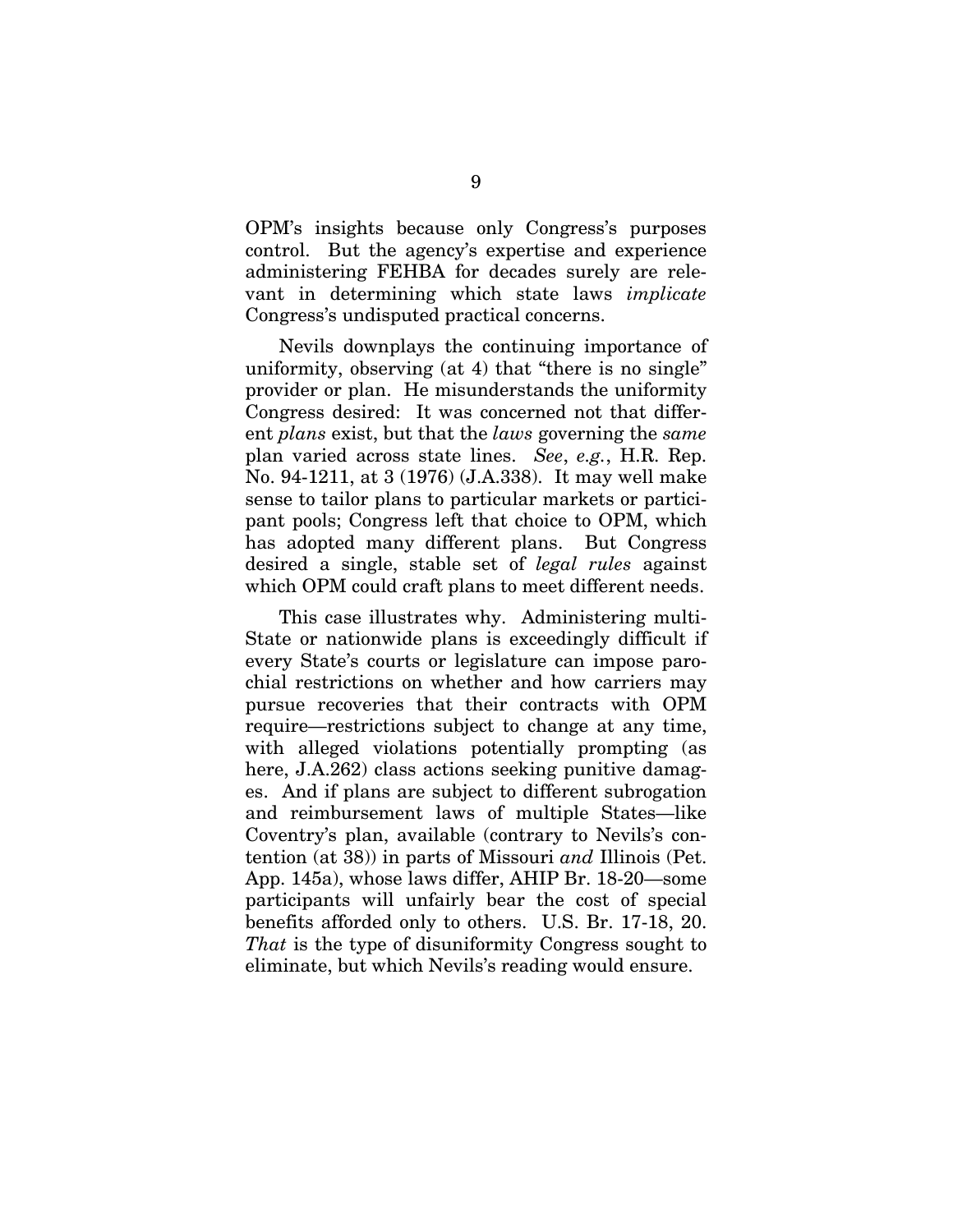### **B. OPM's Reasonable Interpretation Of FEHBA Is Entitled To Deference.**

Nevils's attempt to manufacture ambiguity ultimately does not help him because, even if his construction were *also* plausible, *OPM's* interpretation in its regulation is at least reasonable and controls under *Chevron*. Nevils and his *amici* attempt to escape *Chevron* altogether, but their contentions run headlong into this Court's precedent. Nevils's fallback arguments that OPM's interpretation of *this* statute deserves no deference have no substance.

### **1.** *Chevron* **Applies To OPM's Rule Interpreting Section 8902(m)(1).**

Nevils and a minority of States—Missouri notably *not* among them—contend that *Chevron* does not apply at all because (they say) Congress did not authorize OPM to issue regulations addressing preemption. That contention is foreclosed by the statute and this Court's precedent.

a. Nevils and his *amici* insist that OPM lacks authority to opine on preemption because FEHBA lacks a "clear statement" *specifically* authorizing regulations on preemption. Resp. Br. 44-46; States Br. 9-16; NGA Br. 11-20. That contravenes *City of Arlington*, which held that *Chevron* "validate[s] rules for *all* the matters the agency is charged with administering." 133 S. Ct. at 1874.Because "the whole includes all of its parts," that includes everything within the scope of a general grant of rulemaking authority. *Ibid.* There are "no 'exception[s]'" for particular topics, period. *Id.* at 1871 (citation omitted). Section 8913(a)'s authorization to OPM to "prescribe regulations necessary to carry out this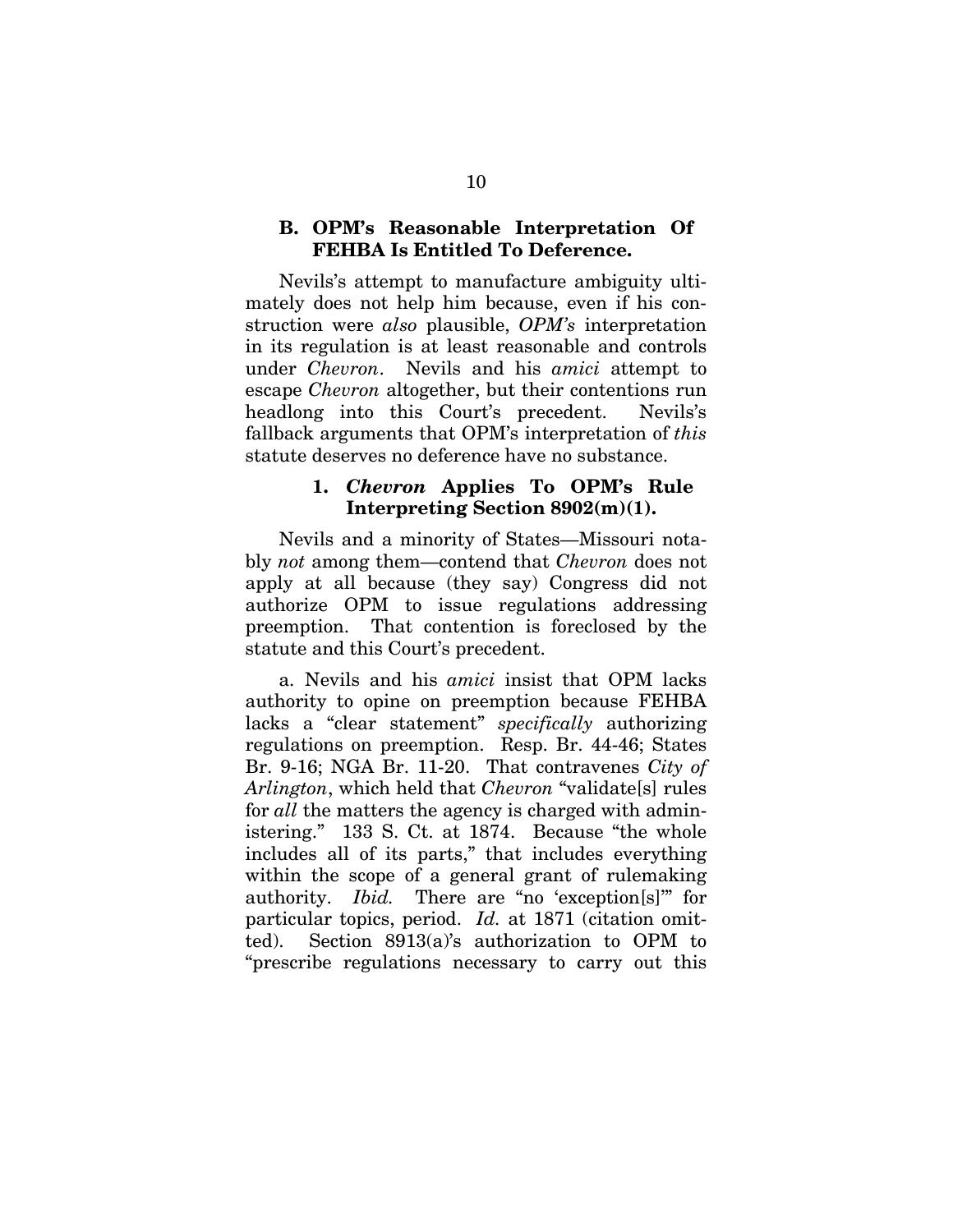chapter," *i.e.*, *all* of FEHBA, thus includes Section 8902(m)(1).

Nevils dismisses *City of Arlington* (at 45) as inapplicable to "federalism" issues, but its central point was that there are *no* exceptions to *Chevron*. Creating a subject-specific carve-out to *City of Arlington itself* would eviscerate its holding. Nevils notes (*ibid.*) the Court's statement that the case had "nothing to do with federalism," but in context that statement further undermines his position: The Court *rejected* an argument that "*Chevron* deference [was] inappropriate" because the agency "asserted jurisdiction over matters of traditional state and local concern.'" 133 S. Ct. at 1873 (citation and brackets omitted). That "faux-federalism argument" misunderstood the issue: The federal statute "explicitly supplant[ed] state authority" to *some* extent; the case was thus "'a debate not about whether the States will be allowed to do their own thing, but about whether it will be the FCC or the federal courts that draw the lines to which they must hew.'" *Ibid.* (citation omitted). Here, too, Section  $8902(m)(1)$  "explicitly supplants state authority"; the only question is to what extent. *Ibid.* Whether this Court defers to OPM's view on that issue or decides FEHBA's scope *de novo*  "has nothing to do with federalism." *Ibid.* 

b. Nevils's contrived "clear statement" rule also contradicts this Court's decisions addressing preemption provisions specifically. He does not dispute that *Smiley* v. *Citibank (S.D.), N.A.*, 517 U.S. 735 (1996), accorded *Chevron* deference in addressing 12 U.S.C. § 85, which this Court had already held preempted state law. 517 U.S. at 743-44. Yet *Smiley*  did not search for any statutory "clear statement" authorizing the agency to opine on preemption. The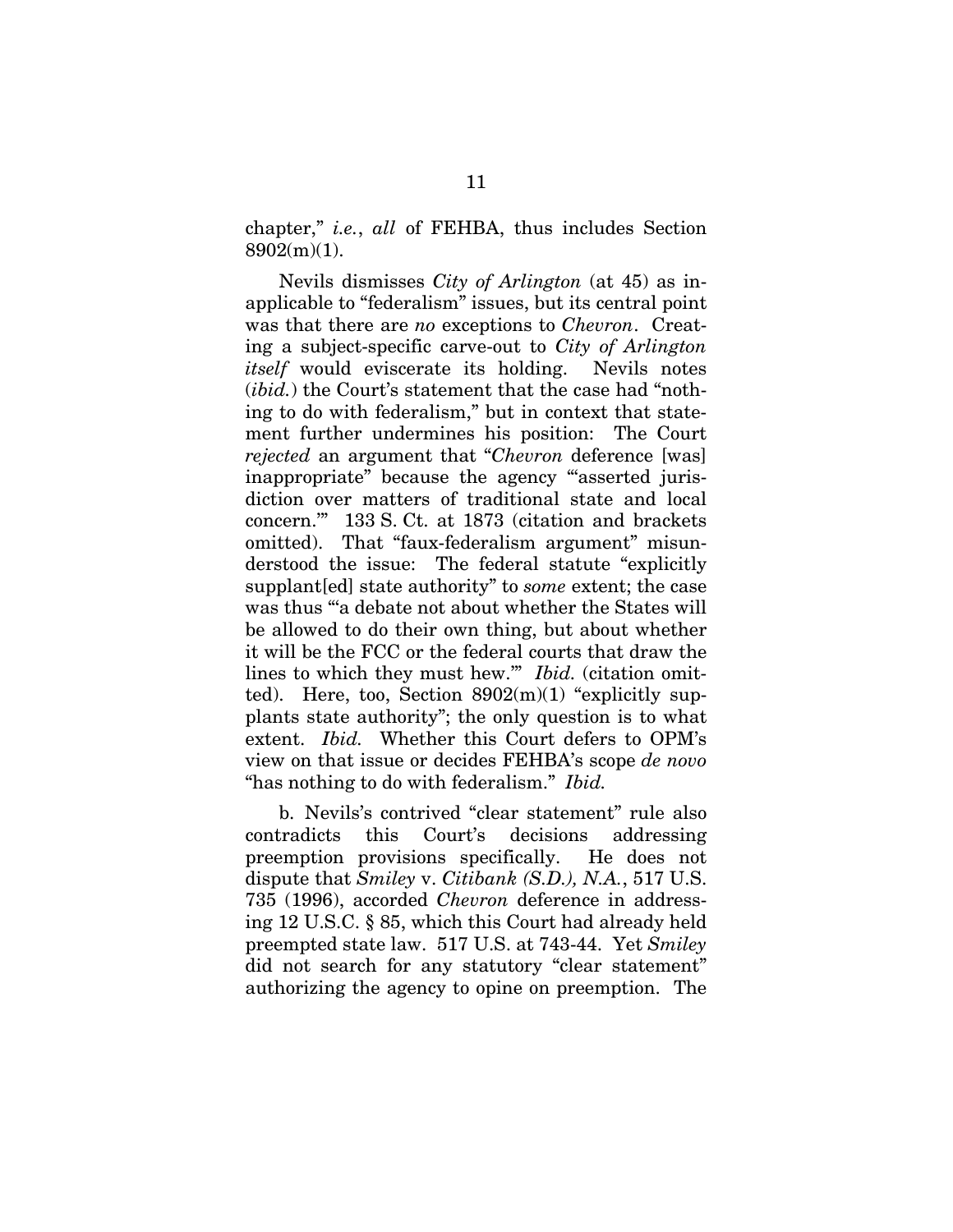statutes in force were general grants of authority. *See* 12 U.S.C. §§ 1, 93a (1996).

Citing the distinction *Smiley* drew concerning "question[s] of the substantive (as opposed to preemptive) *meaning* of a statute," 517 U.S. at 744, Nevils argues (at 46-47) that only "substantive regulation[s]" merit deference. But he fundamentally misconceives *Smiley*'s point. The Court explained that, where "there is no doubt that [a statute] preempts state law"—true in *Smiley* because this Court had already so held, and true here because Section 8902(m)(1) expressly displaces state law—the *extent*  of preemption *is* a matter of its "substantive" rather than "preemptive" meaning, so *Chevron* indisputably *does* apply. 517 U.S. at 744. Nevils's assertion that "[s]ubstantive questions about the scope of an express preemption clause are still questions about 'whether a statute is preemptive'" (Resp. Br. 47 (citation omitted)) erases *Smiley*'s distinction, equating the two questions this Court distinguished.

Nevils's theory, moreover, contradicts *Smiley*'s result. He says (at 46) that "substantive regulation[s]" only "displace state law through some form of *implied* preemption." But there was nothing implicit about the regulation's preemptive effect in *Smiley*: It appeared in a subpart titled "Preemption," it defined "[t] he term 'interest' as used in 12 U.S.C.  $\S$  85" (which this Court had held preempted state law), and it was adopted specifically to clarify the scope of preemption in light of ongoing litigation, including *Smiley* itself. 61 Fed. Reg. 4849, 4858 & n.5, 4969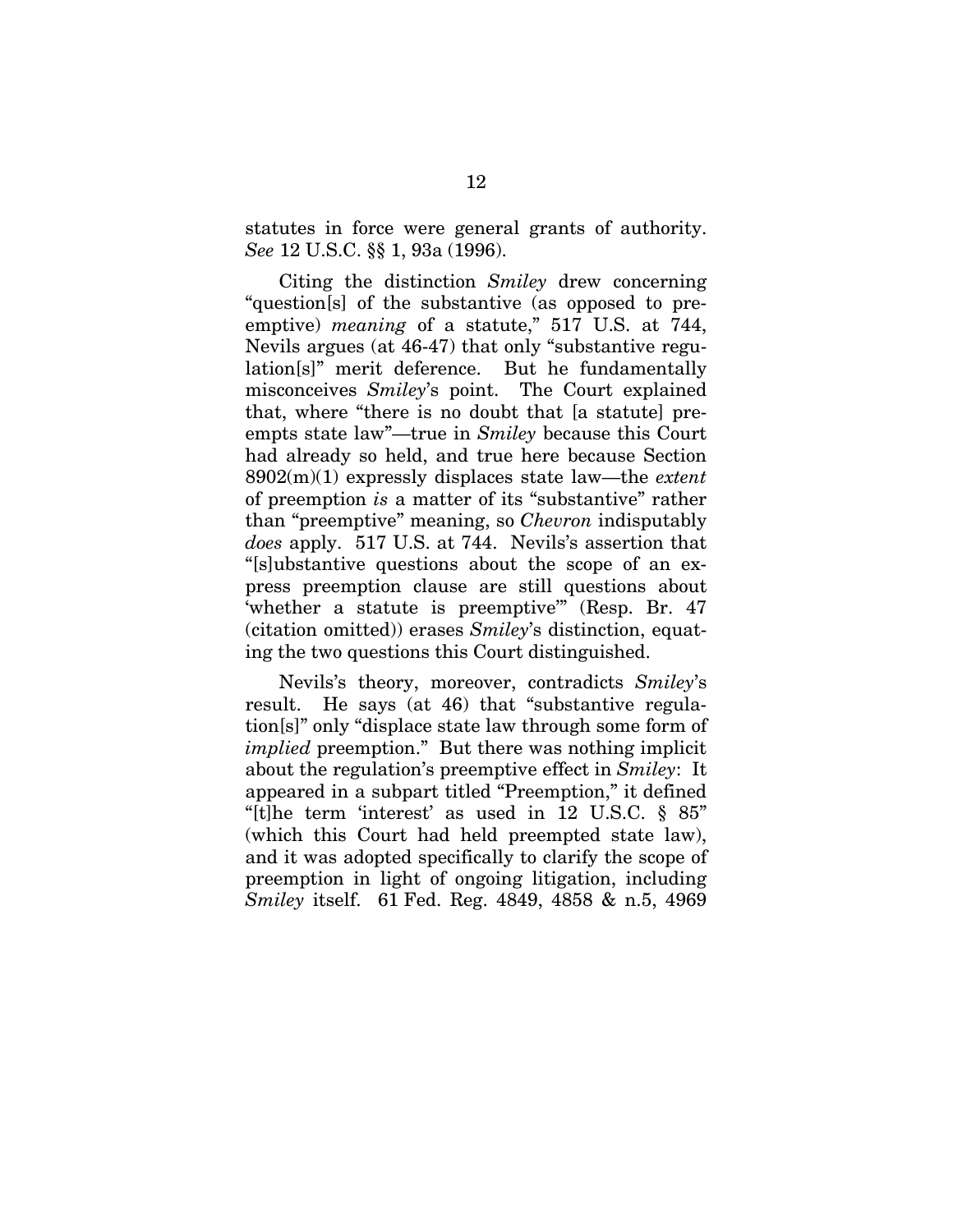(Feb. 9, 1996). Yet *Smiley* had no difficulty deferring to that regulation.<sup>3</sup>

Nevils's clear-statement test similarly cannot be squared with *Cuomo* v. *Clearing House Association*, 557 U.S. 519 (2009). As he acknowledges (at 48), the regulation there determined the scope of preemption, because "any interpretation of 'visitorial powers' necessarily 'declares the preemptive scope of the [statute].'" 557 U.S. at 535. And "[b]y its clear text" the regulation barred certain actions by States. *Id.* at 525. Yet without identifying any grant of rulemaking authority specifically addressing preemption, this Court expressly applied "the familiar *Chevron*  framework." *Ibid.* Nevils writes off *Clearing House*  (at 45-46) because the Court did not ultimately *accept* the agency's interpretation. But it did so only because, as the Court explained, that particular interpretation was *unreasonable*. 557 U.S. at 525. Nevils cannot explain why the Court applied "the familiar *Chevron* framework" in the first place.

Nevils seeks refuge in *Wyeth* v. *Levine*, 555 U.S. 555 (2009), but neither *Chevron* nor any expresspreemption provision was at issue. *Id.* at 567-68. *Wyeth* acknowledged, moreover, that "an agency regulation with the force of law can pre-empt conflicting state requirements"; the case simply presented "no such regulation." *Id.* at 576. At stake instead was an agency's "mere assertion that state law is an

 $\overline{a}$ 

<sup>3</sup> Even if Nevils were correct (at 48) that an agency's "*conclusion*" on preemption does not merit deference, that would not matter here. While the second sentence of 5 C.F.R. § 890.106(h) concludes that certain state laws are preempted, its *first* sentence asserts only OPM's interpretation of Section 8902(m)(1)'s scope, and thus is entitled to deference even on Nevils's view.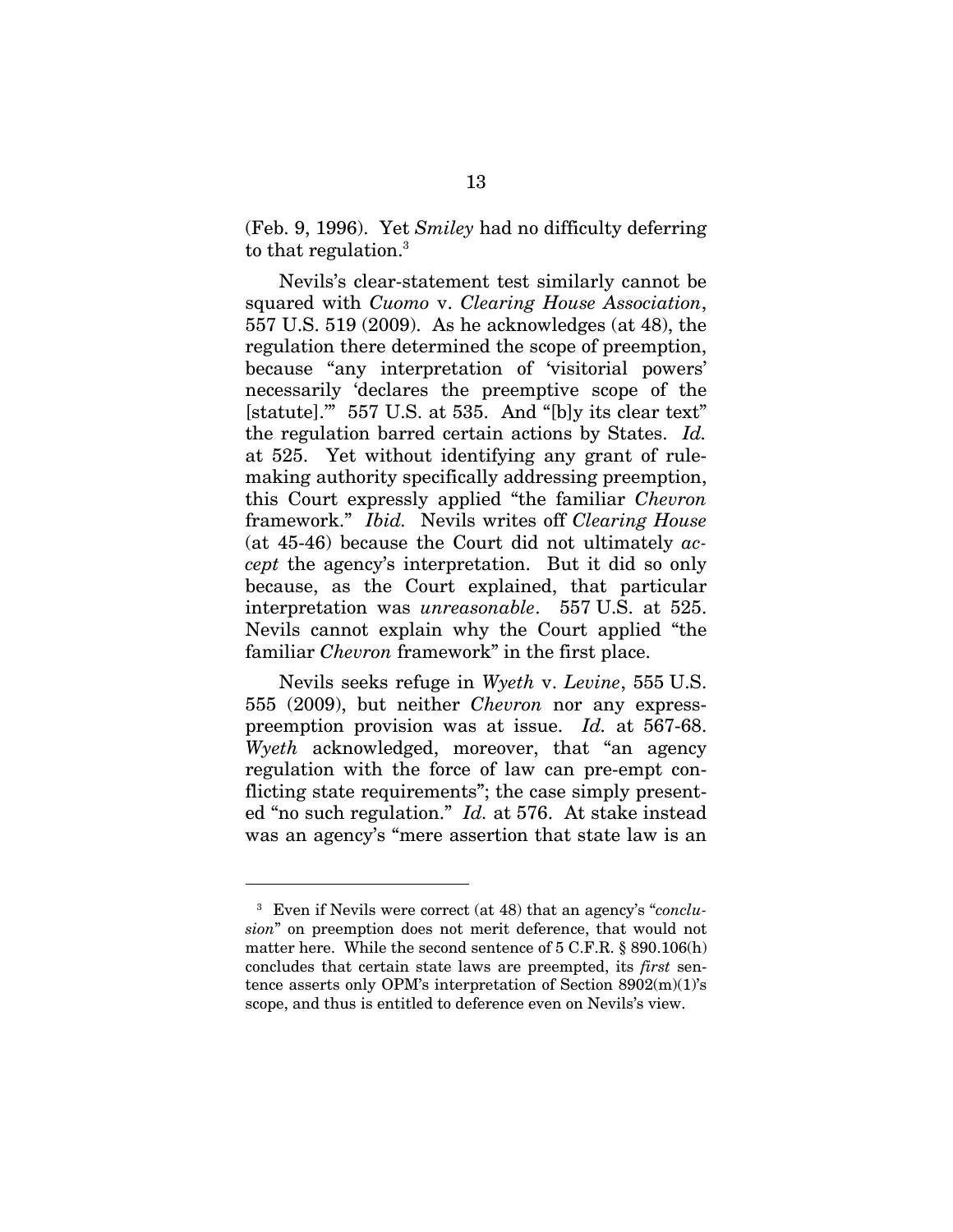obstacle to achieving its statutory objectives." *Ibid.*  Only in addressing "what weight" to accord that "mere assertion" did the Court note that "Congress ha<sup>[d]</sup> not authorized the [agency] to pre-empt state law directly." *Ibid. Wyeth* has no bearing on whether *Chevron* applies to regulations construing expresspreemption provisions.4

c. Nevils never addresses the incongruous consequence of his position: that agencies construing statutes that expressly preempt state law receive *less*  deference than agencies issuing *freestanding* regulations that independently preempt state law. *Cf.* Pet. Br. 54-55. He does not dispute that "[f]ederal regulations'" that preempt state law of their own force "have no less pre-emptive effect than federal statutes.'" *Capital Cities Cable, Inc.* v. *Crisp*, 467 U.S. 691, 699 (1984) (quoting *Fid. Fed. Sav. & Loan Ass'n* v. *de la Cuesta*, 458 U.S. 141, 153-54 (1982)). And he does not deny that no "'presumption against preemption'" applies in that setting. *New York* v. *FERC*, 535 U.S. 1, 18 (2002) (citation omitted).

Nor could Nevils claim that these principles apply only where Congress specifically authorizes preemptive regulations. *de la Cuesta* held that "[a] pre-emptive regulation's force does *not* depend on express congressional authorization to displace state law." 458 U.S. at 154 (emphasis added). And both *Capital Cities* and *New York* upheld preemptive

 $\overline{a}$ 

<sup>4</sup> Likewise, in *Gonzales* v. *Oregon*, 546 U.S. 243 (2006), the statute "d[id] not grant … broad authority to promulgate rules," *id.* at 259, and the regulations did not construe an expresspreemption provision, *id.* at 256-69. The statute also disclaimed any "'intent … to occupy the field.'" *Id.* at 251 (citation omitted).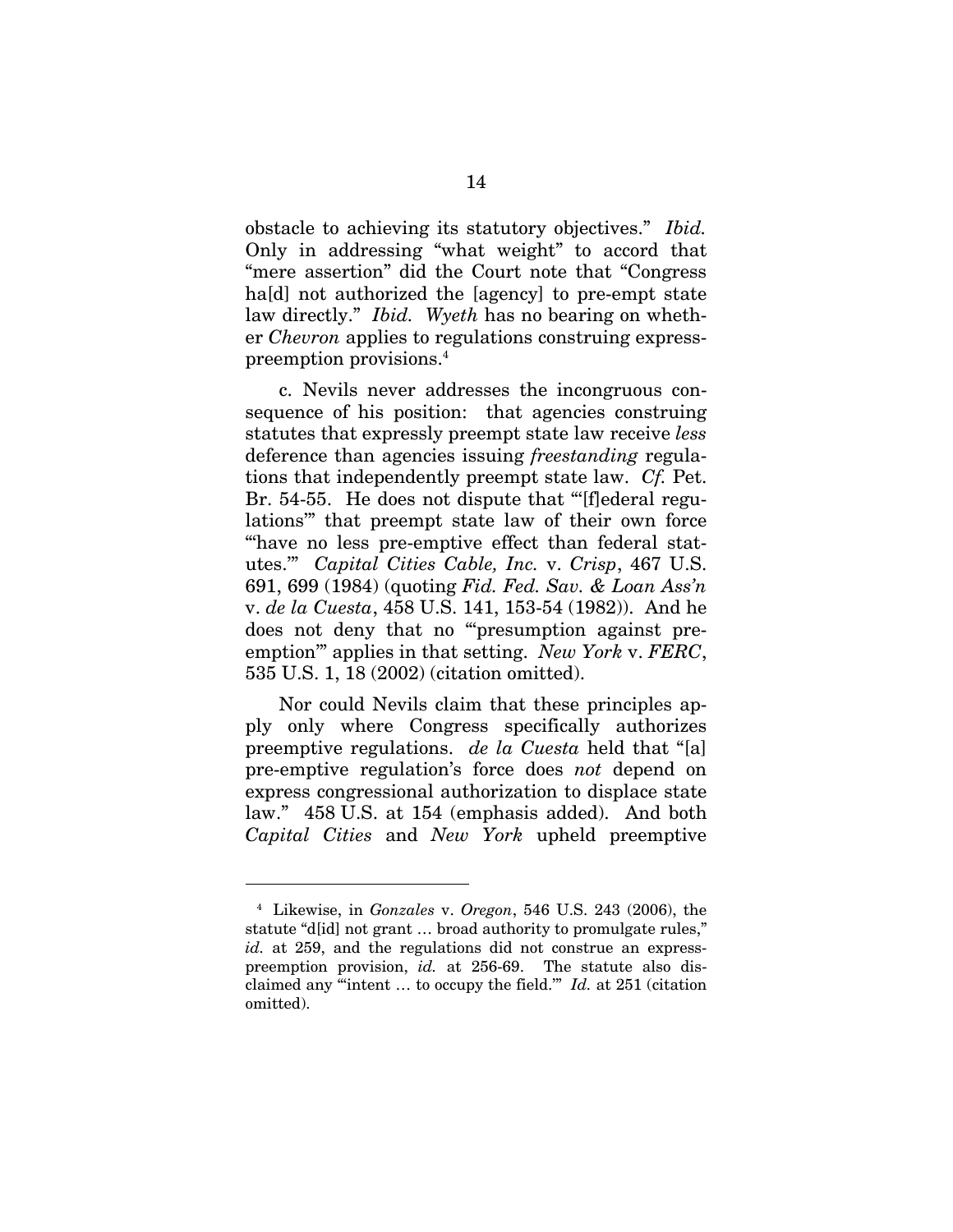regulations based on the agency's general authority over a field, not based on statutes specifically addressing preemption. *See Capital Cities*, 467 U.S. at 699-700; *New York*, 535 U.S. at 18-19. Given the latitude agencies have in exercising general rulemaking authority to preempt state law where Congress has *not* spoken on preemption, it makes no sense to afford *less* deference where Congress *has* expressly chosen to preempt state law, and the agency merely interprets the scope of that preemption.

### **2. Nevils's Challenges To OPM's Interpretation Of FEHBA Fail.**

Unable to escape *Chevron*'s settled framework, Nevils variously attacks OPM's interpretation as foreclosed at *Chevron*'s first step or unreasonable at its second. None of his attacks hits the target.

a. Nevils contends (at 31-35, 51-53) that a presumption against preemption precludes deferring to OPM. But as *Smiley* squarely held, that "'presumption'" does not "in effect trum[p] *Chevron*." 517 U.S. at 743-44. That presumption, moreover, has no application to Section 8902(m)(1).

This Court made clear last Term that no presumption against preemption applies in construing *express*-preemption provisions such as Section 8902(m)(1). *Franklin*, 136 S. Ct. at 1946; Pet. Br. 36- 37; U.S. Br. 11; U.S. Chamber Br. 5-13. Nevils tries to rewrite *Franklin*, arguing that it merely deemed the presumption "unnecessary" because the statutory text was "'plain.'" Resp. Br. 33 (citation omitted). That reading contradicts this Court's opinion, which held that "because the statute '*contain[ed]* an express pre-emption clause,'" the Court "d[id] not invoke any presumption against pre-emption." 136 S. Ct. at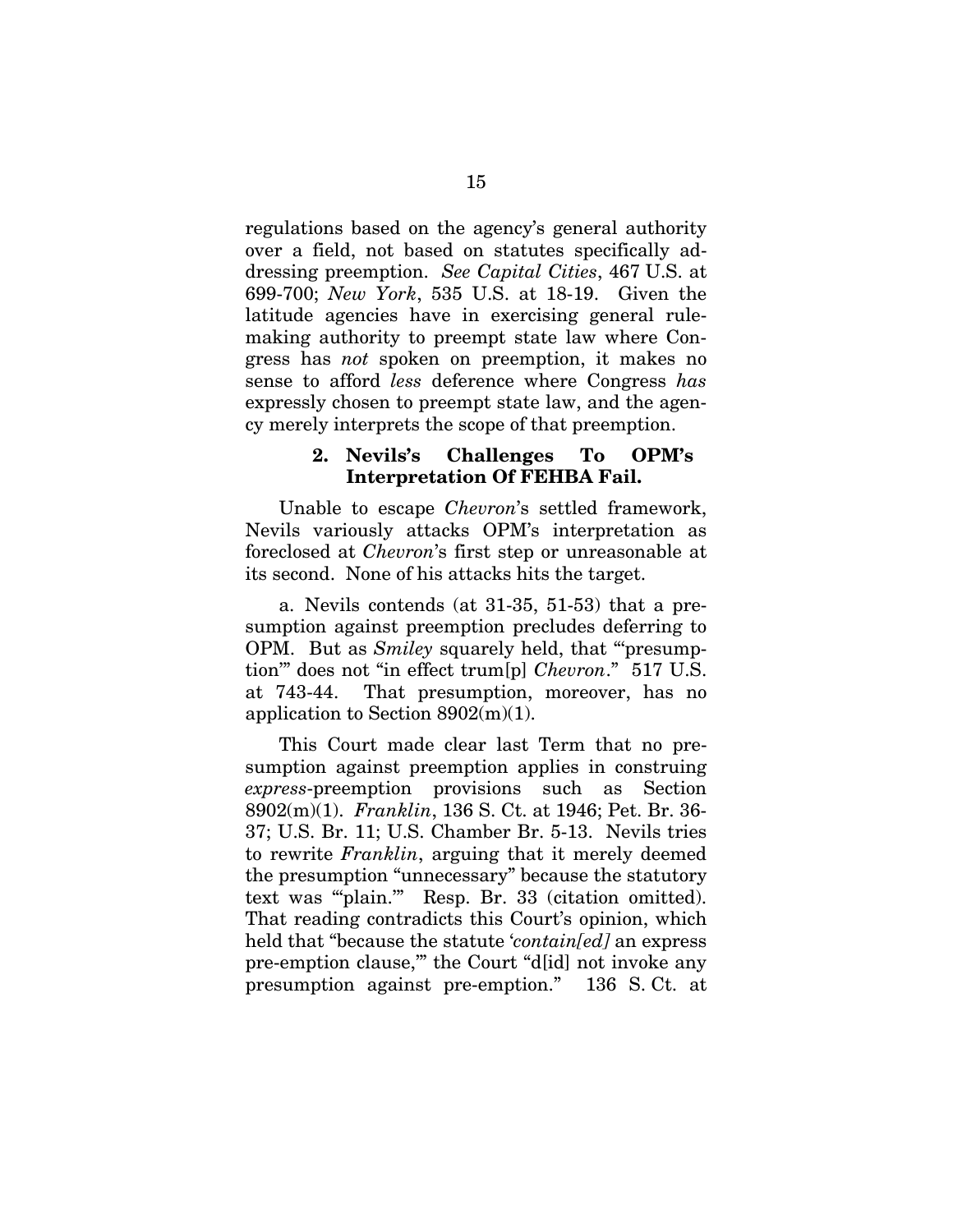1946 (emphasis added). The *existence* of the expresspreemption provision displaced the presumption, irrespective of its plainness. *Ibid.* Nevils cites (at 33) pre-*Franklin* cases that he says applied a different approach, but *Franklin*'s categorical holding put any uncertainty on this point to rest.

Nevils also does not deny the extensive history of *federal* involvement regulating *federal*-employee benefits, which independently precludes the presumption. *See United States* v. *Locke*, 529 U.S. 89, 108 (2000). He again distorts (at 34) this Court's precedent, misreading *Locke* as addressing only fields subject to "nearly exclusive federal regulation." *Locke* held, however, that "an 'assumption' of nonpreemption is not triggered when the State regulates in an area where there has been a history of *significant* federal presence," not near-*exclusive* federal control. 529 U.S. at 108 (emphasis added). That makes perfect sense: A "significant" history of federal involvement shows that Congress deliberately entered and remained in a field, removing any worry that preemption might be accidental.

Nevils similarly fails to refute the overriding *federal* interest in efficient and fair administration of *federal* workers' benefits—which further forecloses the presumption. *See Buckman Co.* v. *Plaintiffs' Legal Comm.*, 531 U.S. 341, 347 (2001). He concedes (at 34) that the federal interest in *Buckman* regulating the "relationship between a federal agency and the entity it regulates," *ibid.*—renders the presumption inapplicable. Section 8902(m)(1) concerns that same relationship, between OPM and carriers with whom it contracts, and who are subject to OPM's regulations and guidance.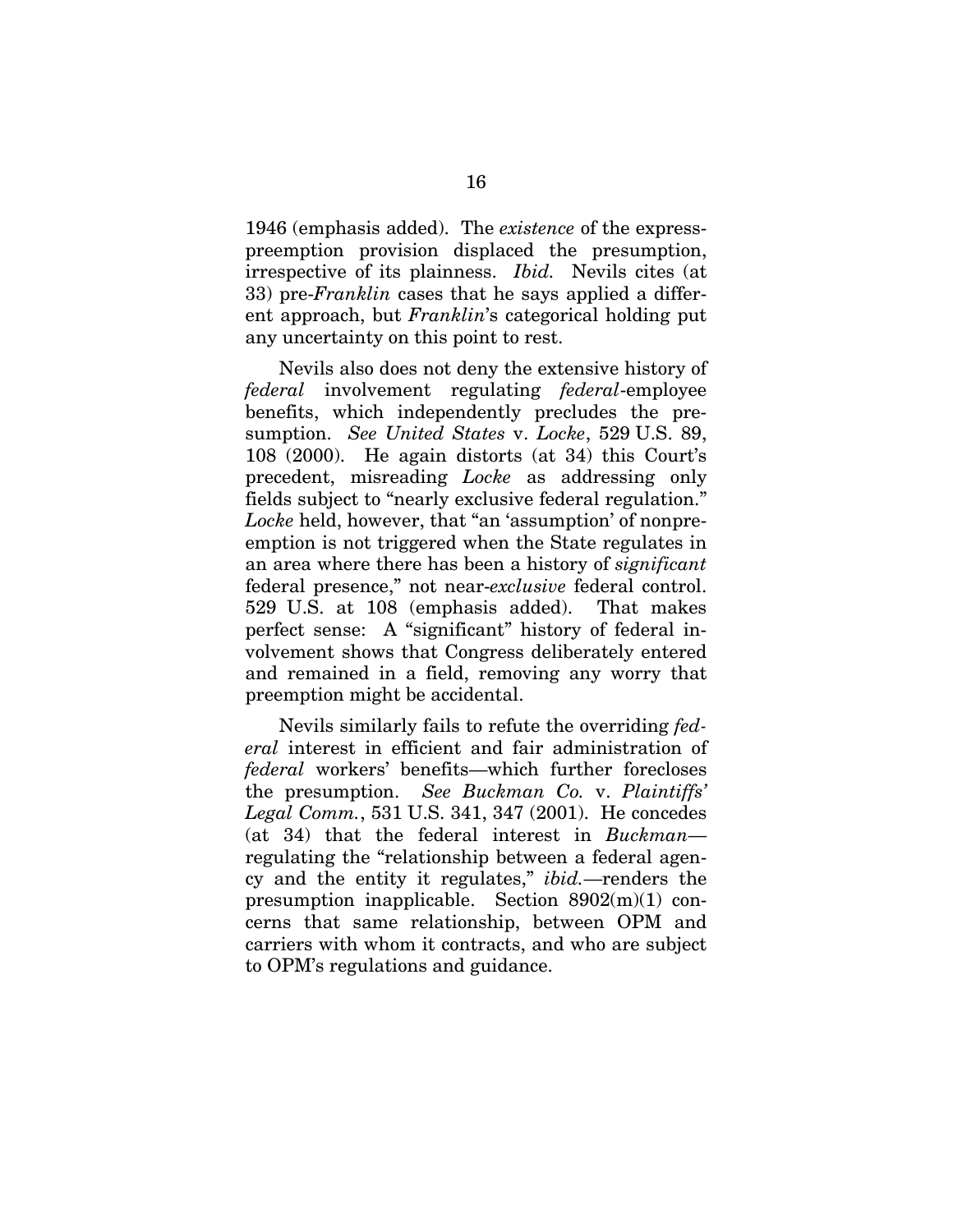Nevils retreats again (at 34-35) to *McVeigh*, claiming that it establishes that FEHBA does not implicate overriding federal interests. But *McVeigh* held only that federal law did not *completely* displace all state law touching the field so as to create exclusive federal-court *jurisdiction*. 547 U.S. at 689-701. Nevils's view that the presumption applies unless federal law has already completely preempted *all* state law in the field is irreconcilable with *Buckman*, which did not involve complete preemption at all.

Nevils and his *amici* alternatively try to redefine the relevant field as state insurance or tort law. Resp. Br. 31-32; AAJ Br. 12-25; Professors' Br. 21-26; MATA Br. 5-9. But the field that the displaced *state*  laws regulate is irrelevant. Preemption "is a question of *congressional* intent." *English* v. *Gen. Elec. Co.*, 496 U.S. 72, 78-79 (1990) (emphasis added). It is thus the field in which *Congress* legislates that matters in deciding whether to presume that Congress did not intend to displace state law. Thus, in *Buckman*, while the plaintiffs asserted "state tort law" claims, this Court held that "no presumption against pre-emption obtain[ed]" because the *federal*  statute addressed an area of overwhelmingly federal concern. 531 U.S. at 343, 347-48.

FEHBA similarly regulates a distinctly federal field: federal-employee benefits. Section  $8902(m)(1)$ does not sweep aside state insurance or tort law generally; it merely precludes those laws' application to FEHBA contracts. There is no reason to impute to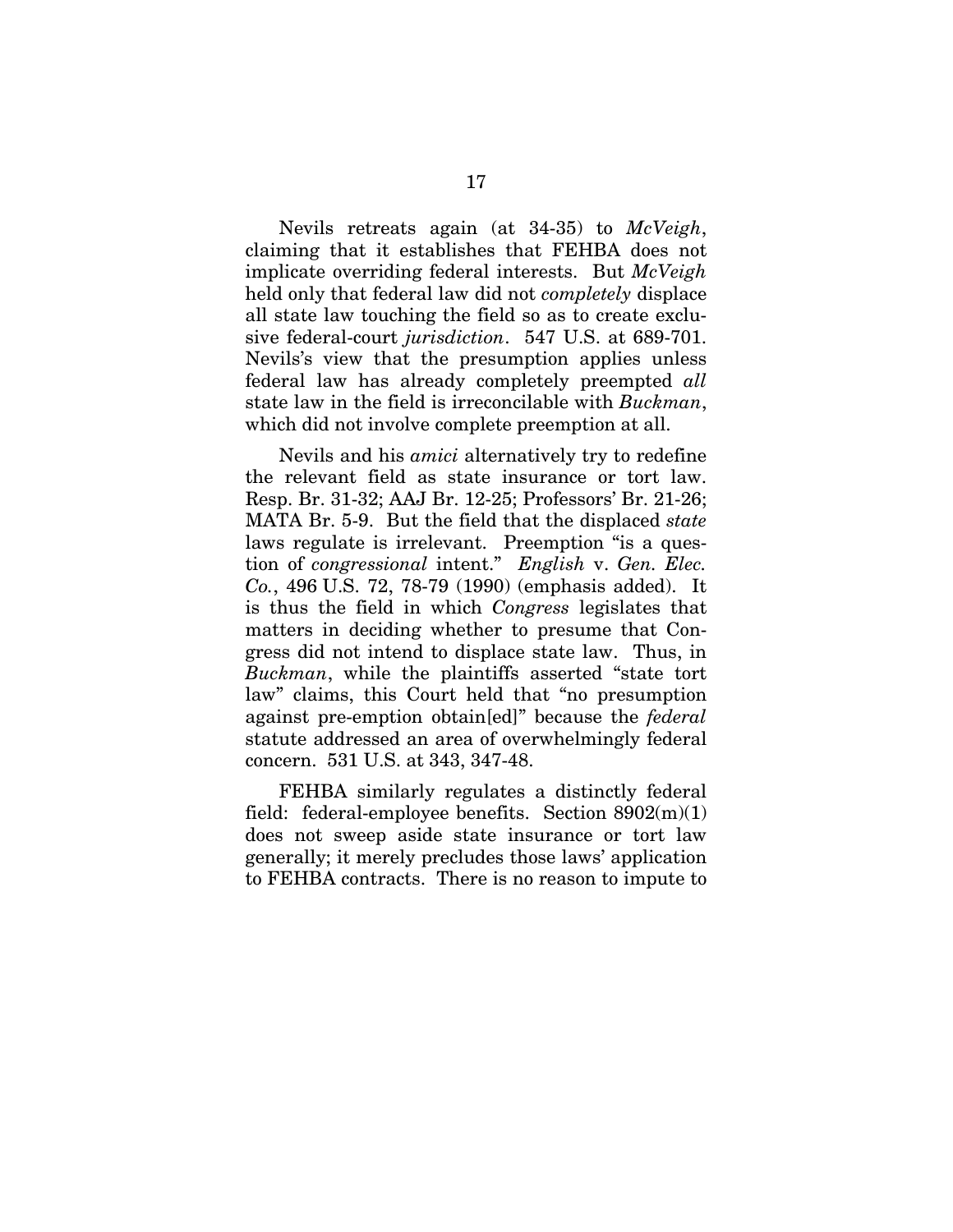Congress apprehension about preempting state laws intruding on that inherently federal field.<sup>5</sup>

b. Nevils next asserts (at 53-54) that OPM has taken "inconsistent positions." "Agency inconsistency," however, "is not a basis for declining to analyze the agency's interpretation under the *Chevron*  framework," *Nat'l Cable & Telecomms. Ass'n* v. *Brand X Internet Servs.*, 545 U.S. 967, 981 (2005), nor a basis for more searching review of agencies' reasoning, *see FCC* v. *Fox Television Stations, Inc.*, 556 U.S. 502, 514-15 (2009). Nevils's claim of inconsistency, moreover, is pure fiction.

Nevils remarkably alleges (at 14) that until 2015 OPM "had consistently taken the position" that it lacked authority to construe FEHBA to preempt antisubrogation and antireimbursement laws. Yet he identifies not a single statement by OPM since Section 8902(m)(1)'s enactment in 1978 that remotely supports that claim. The only OPM statement he cites (*ibid.*) is its 2012 guidance letter to carriers. But that letter explained that OPM had "consistently

 $\overline{a}$ 

<sup>5</sup> Repackaging this argument, Nevils claims (at 49, 52-53) that OPM never "considered" its regulation's "federalism implications." But OPM addressed that issue, reasonably concluding that the regulation has no "federalism implications" because it merely "restates existing rights, roles and responsibilities of State … governments" and "formalize[d] [OPM's] longstanding interpretation of what Section 8902(m)(1) has meant since Congress enacted it in 1978." OPM, *Final Rule*, *Federal Employees Health Benefits Program; Subrogation and Reimbursement Recovery*, 80 Fed. Reg. 29,203, 29,204 (May 21, 2015) (Pet. App. 162a-63a). Nevils and his *amici* can hardly complain about the length of the final rule's discussion of federalism: None elected to participate in the rulemaking to raise such concerns. *See id.* at 29,203-04 (Pet. App. 160a-63a).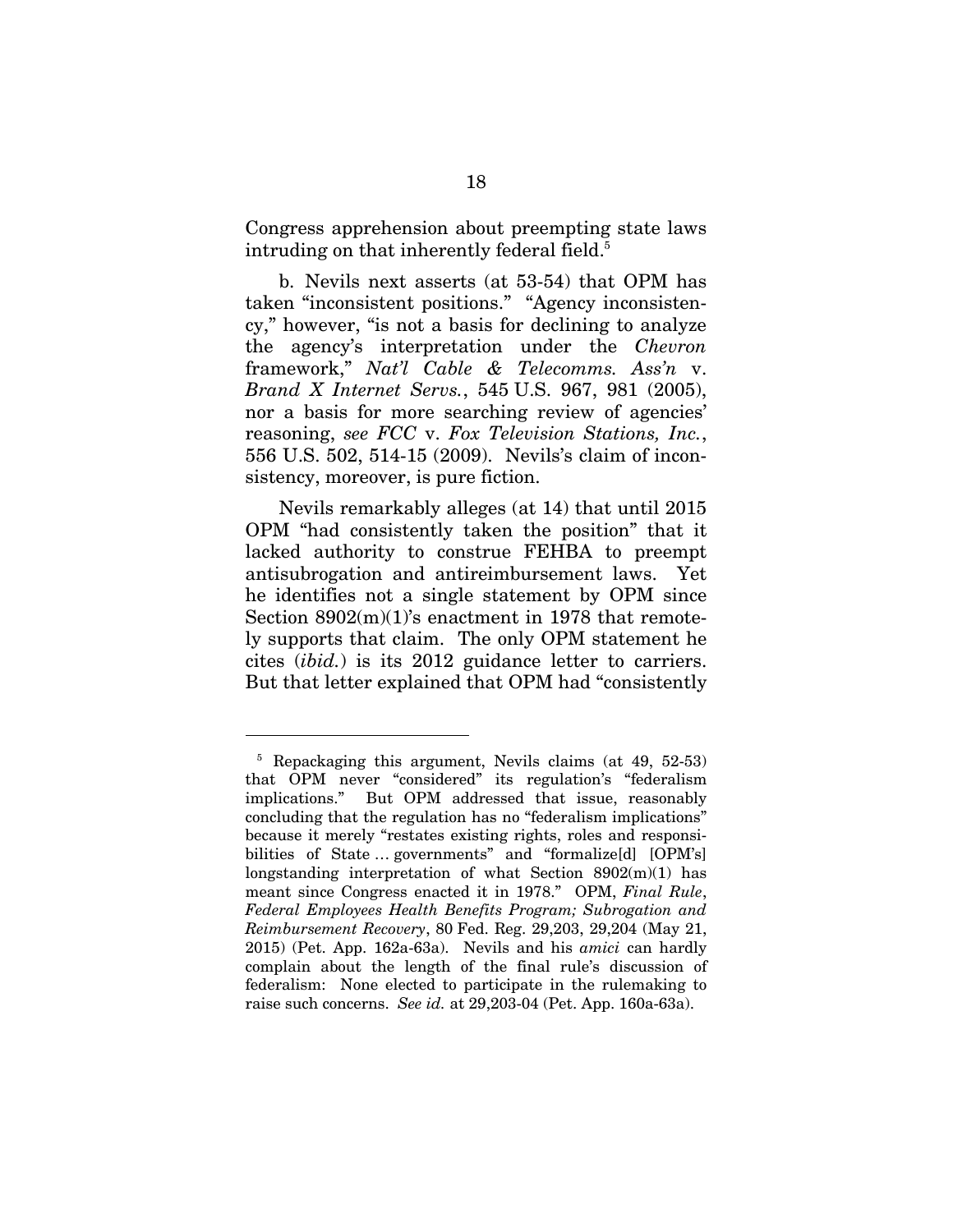recognized" that FEHBA *does* preempt antisubrogation and antireimbursement laws, and that OPM "continue[d] to maintain this position." OPM, FEHB Program Carrier Letter No. 2012-18, at 2 (June 18, 2012) (Pet. App. 118a). Contrary to Nevils's assertion (at 14), nothing in that letter "acknowledge[d] [OPM's] lack of authority to issue a regulation targeting state law." It did not address OPM's rulemaking authority; that OPM did not yet elect to *exercise* that authority is hardly an admission that no such authority existed.

Nevils's claim of supposed inconsistency rests instead (at 53) on statements by attorneys of OPM's predecessor (the now-defunct Civil Service Commission)—made *before Section 8902(m)(1)'s enactment* doubting the Commission's ability to issue regulations regarding preemption. Those statements by another agency's staff before FEHBA's preemption provision *existed* do not remotely demonstrate any about-face by OPM. Indeed, it was precisely the Commission's doubts of its "clear authority" to issue regulations addressing preemption that prompted Congress in 1978 to enact Section  $8902(m)(1)$ , which Congress adopted to "clear up the doubt and confusion" by "clarify[ing] the Federal Government's and the Civil Service Commission's authority" on this question. S. Rep. No. 95-903, at 4 (1978) (J.A.369- 70). OPM, created the same year, has interpreted the statute consistently ever since.

c. Nevils finally claims (at 30-31, 52) that the constitutional-avoidance canon compels rejecting OPM's interpretation. But that principle provides no basis for the distortion of FEHBA he proposes.

The avoidance canon applies only where one of two otherwise-plausible constructions of a statute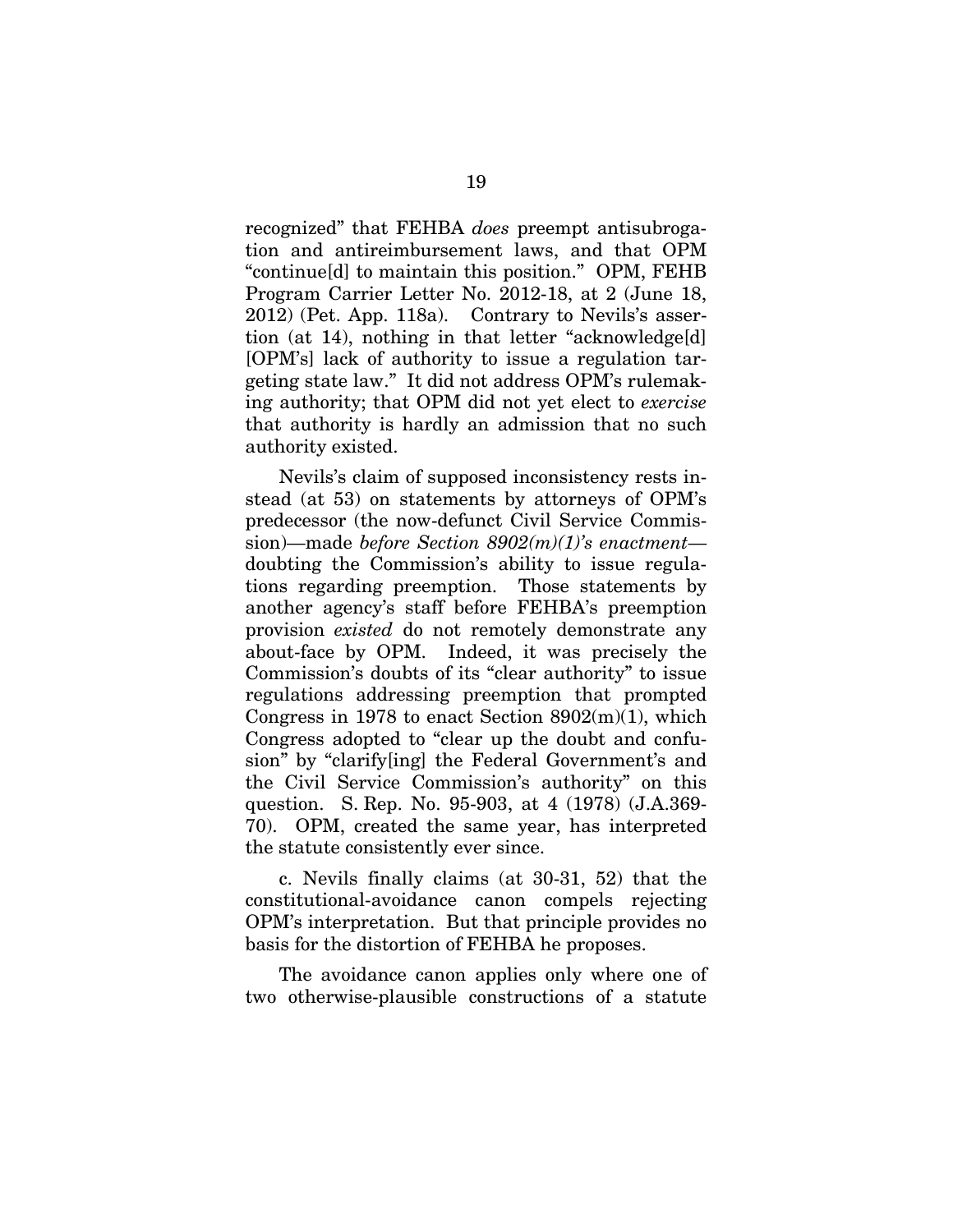raises "'grave and doubtful constitutional questions'" that the other construction would "'avoid.'" *Pa. Dep't of Corr.* v. *Yeskey*, 524 U.S. 206, 212 (1998) (citation omitted). The putative constitutional concern Nevils asserts—that Section 8902(m)(1) violates the Supremacy Clause by stating that "terms of [FEHBA] contract[s] … shall supersede and preempt" state laws—is illusory. Pet. Br. 56-61; *see also infra*  pp. 21-24. Even if that concern were real, it is easily resolved by construing that text as giving preemptive effect to "'*federal law*.'" *Empire HealthChoice Assurance, Inc.* v. *McVeigh*, 396 F.3d 136, 144-45 (2d Cir. 2005), *aff'd*, 547 U.S. 677; Pet. Br. 59-60. That sensible reading of the purportedly problematic statutory phrase obviates any constitutional concern.

Nevils, however, does *not* ask the Court to choose between competing interpretations of the statutory text he claims is unconstitutional. Rather, based on his concern about FEHBA's text linking preemption to contract terms, Nevils asks the Court (at 31, 52), to bend *other* language in the statute: the words defining *which* FEHBA contract terms are shielded from state law. Nevils cites no authority for distorting one statutory phrase that raises no constitutional concerns simply to sidestep a constitutional question about *other* language. That approach, moreover, makes no sense. The canon is "a means of giving effect to congressional intent," based on the "reasonable presumption that Congress did not intend" an "interpretatio[n] of a statutory text" that "raises serious constitutional doubts." *Clark* v. *Martinez*, 543 U.S. 371, 381-82 (2005)*.* There is no basis to presume that Congress intended courts to adopt a narrow, illogical reading of mundane terms like "benefits" and "coverage" that raise *no* "constitution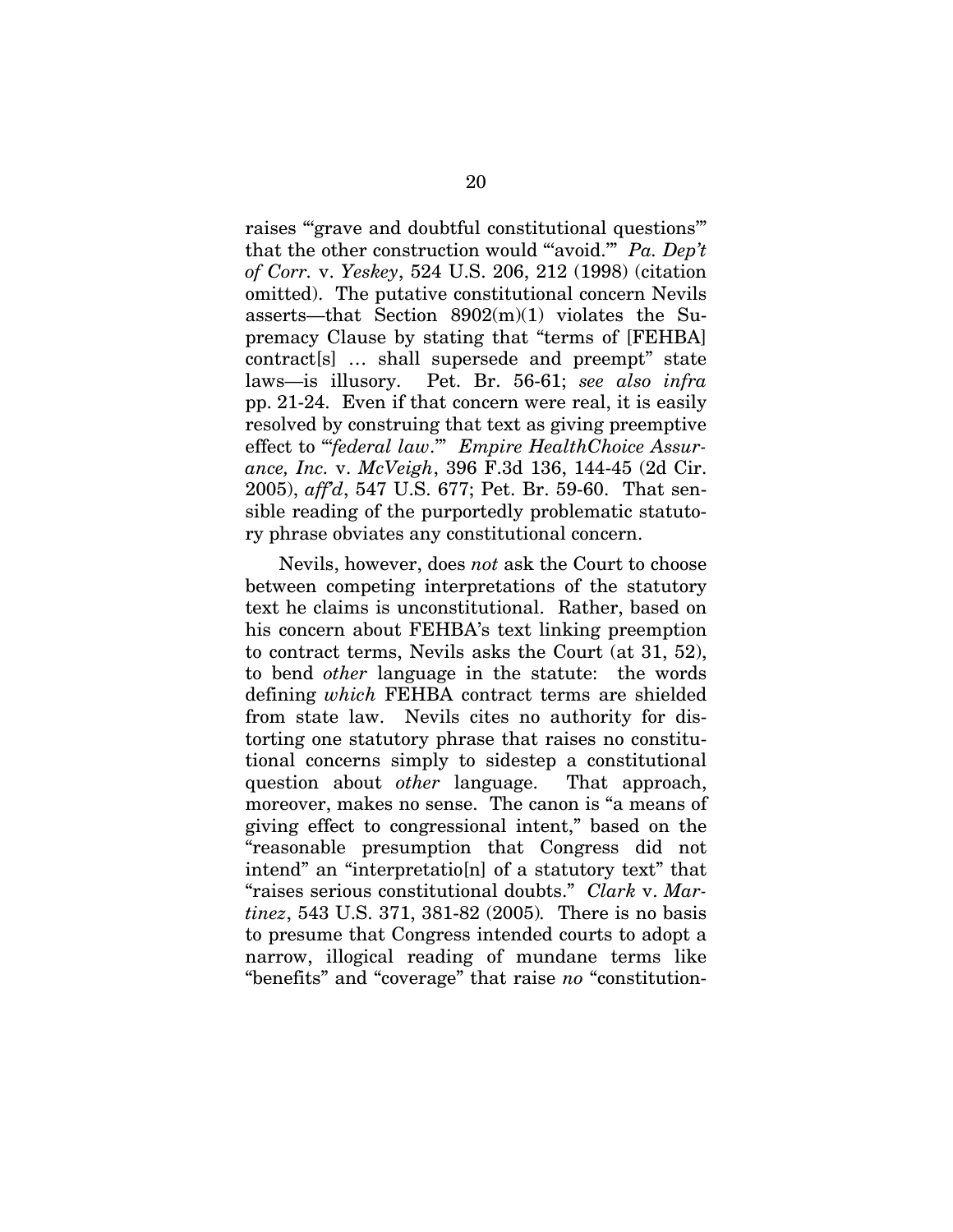al doubts," merely to forestall answering constitutional questions about *other* language.

Indeed, Nevils's supposed saving construction does not save Section 8902(m)(1) from the alleged infirmity. His Supremacy Clause claim encompasses *all* of Section 8902(m)(1)'s applications; if meritorious, it would mean FEHBA expressly preempts *no*  state laws, not even those indisputably related to coverage and benefits. Reading Section  $8902(m)(1)$ not to reach antisubrogation and antireimbursement laws would do nothing to avoid the supposed constitutional quandary. It would simply dodge that question in one case, leaving that constitutional issue that affects myriad aspects of FEHBA plans in dire need of an answer. The Court should not twist unrelated parts of Section  $8902(m)(1)$  to delay the inevitable adjudication of its constitutionality, but should confront that constitutional question head-on.

### **II. FEHBA'S EXPRESS-PREEMPTION PROVISION COMPORTS WITH THE SUPREMACY CLAUSE.**

Nevils's submission confirms that his constitutional attack is insubstantial. He contends (at 19-24) that Section  $8902(m)(1)$  violates the Supremacy Clause because the FEHBA-contract terms it shields from state-law interference are not *themselves* "Laws of the United States." U.S. Const. art. VI, cl. 2. But Section  $8902(m)(1)$  itself—which declares state laws "supersede[d] and preempte[d]"—*is* a "Law"; it thus is *Congress* that chose whether and what to preempt, referring to certain FEHBA-contract terms simply to make room for them to operate. Indeed, given that FEHBA concerns only federal-government contracts, States' authority over them is doubtful at best. Pet. Br. 59; U.S. Br. 30-31. Congress assuredly can confirm expressly the limit of States' ability to interfere.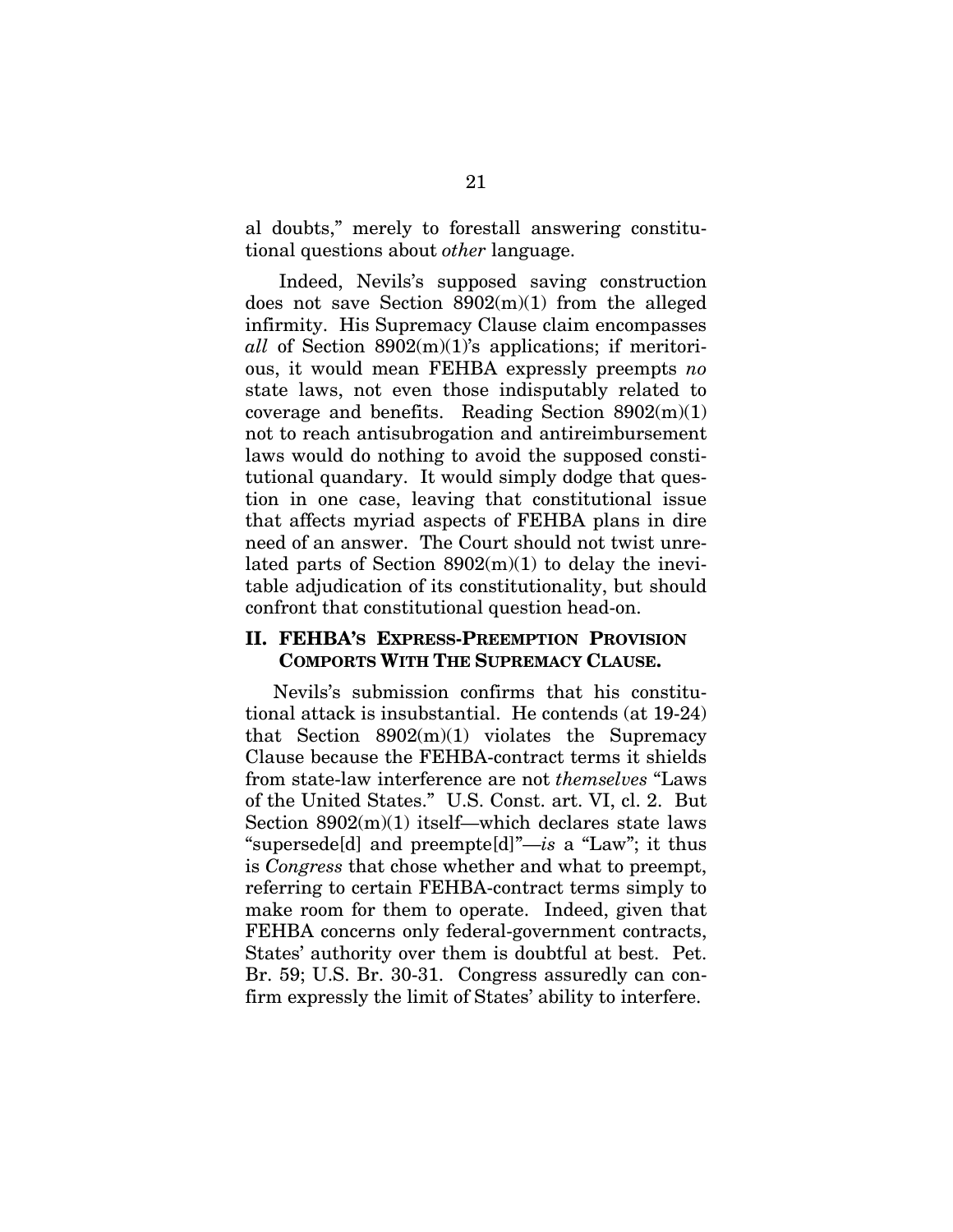Nevils's true complaint (at 22) is that Section  $8902(m)(1)$  improperly "delegate[s] preemption to the content of future contract terms," which he repeatedly but misleadingly describes (at 2, 17, 21) as "privately negotiated" agreements. That supposed "delegat[ion]" to "privat[e] negotiat[ions]" is a fabrication. FEHBA concerns only particular terms (relating to coverage, benefits, and benefit payments) of contracts written by and entered into with *a federal agency*—within parameters set by statute and OPM regulations, 5 U.S.C. §§ 8902-8903, 8913(a), subject to "such maximums, limitations, exclusions, and other definitions of benefits" OPM deems "necessary or desirable," *id.* § 8902(d). Nevils admits (at 41-42) that Congress may validly empower federal agencies to decide the proper scope of preemption (and he has never asserted, below or in this Court, that FEHBA fails to supply an intelligible principle). He never explains why it causes greater constitutional concern for Congress to authorize OPM to make those same determinations in federal contracts.

In any event, Nevils concedes that Congress validly can and does shield even *private* contracts from state-law interference. He admits (at 22) that ERISA, 29 U.S.C. § 1144(a), and the Federal Arbitration Act, 9 U.S.C. § 2—each of which insulates particular private contracts from state laws—comply with the Supremacy Clause. Nevils asserts that those statutes differ because they give preemptive effect to a body of "'federal substantive law.'" Resp. Br. 22 (citation omitted). But he misses the critical common feature: Those statutes, like FEHBA, make preemption *contingent* on the existence and content of particular (future) contracts.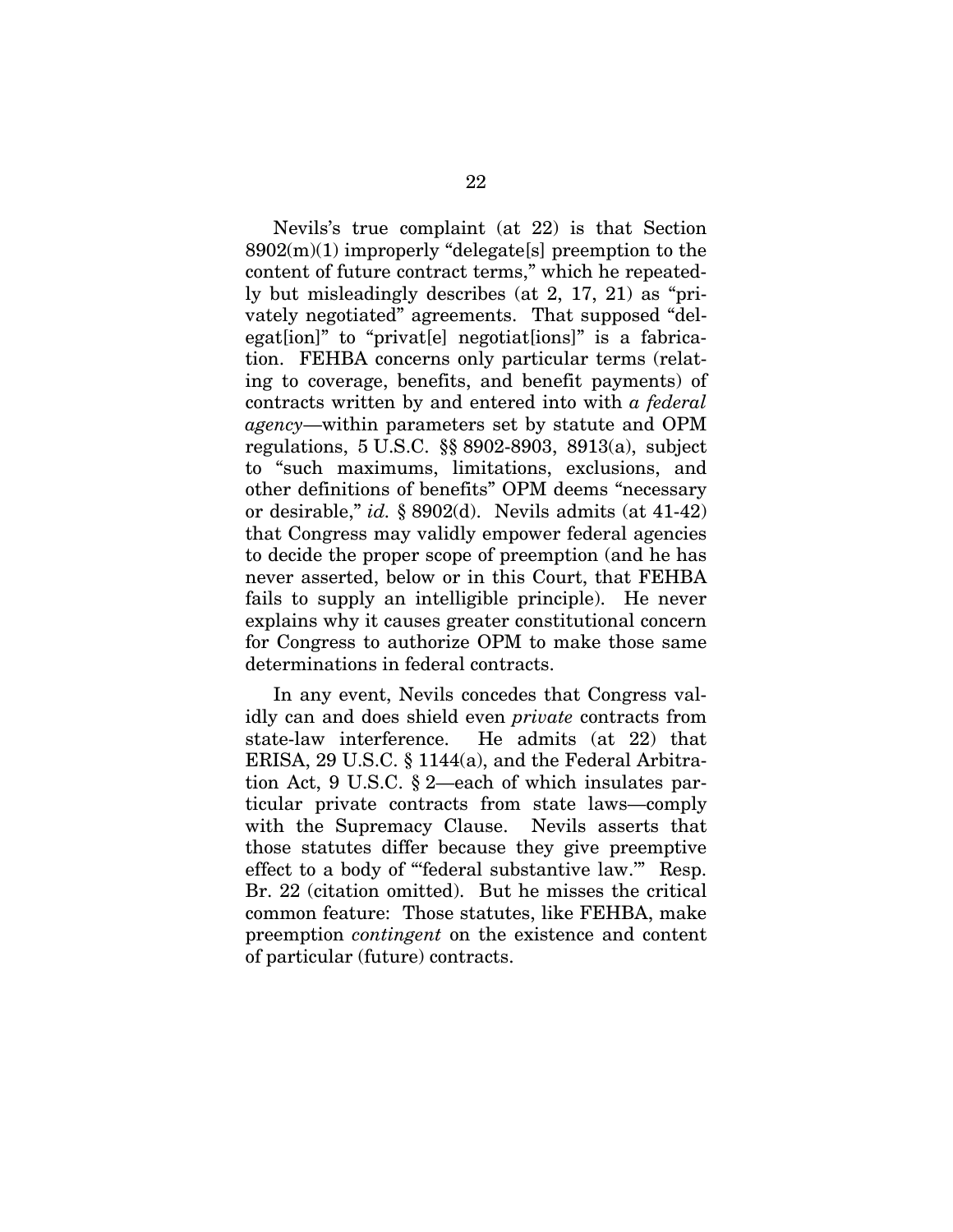Nevils, moreover, gives the game away by admitting (at 23 n.4) that another federal-benefits statute, 10 U.S.C. § 1103(a)—addressing military servicemembers' medical and dental benefits—is perfectly constitutional. Section 1103(a) provides that "[a] law or regulation of a State or local government relating to health insurance, prepaid health plans, or other health care delivery or financing methods *shall not apply to any contract* entered into" by the Department of Defense under this federal program, so long as the agency determines either that the state law "is inconsistent with" the contract or that preemption is "necessary to implement or administer" the contract or to "achieve any other important Federal interest." *Id.* § 1103(a)(1)-(2) (emphasis added). Nevils concedes that Section 1103(a) is valid. Resp. Br. 23 n.4 ("Congress could have taken the same approach in" FEHBA). But Section 1103(a) does not explicitly state that "federal substantive law" displaces state law; it simply forbids state laws from "apply[ing]" to certain contracts. That undisputedly valid statute is substantively indistinguishable from FEHBA.

Nevils's Supremacy Clause challenge thus boils down to empty semantics, and his grand constitutional principle is a mere drafting rule: If Section  $8902(m)(1)$  said state laws "shall not apply to" certain FEHBA-contract terms, rather than saying those terms "supersede and preempt" state law, his constitutional objection concededly collapses. His argument is not about the constitutional structure or fundamental limits of Congress's power, but a trifling, misplaced quibble over statutory syntax.

There is no reason to strike down Section  $8902(m)(1)$  based on that superficial detail—and ample reason to read FEHBA sensibly to preserve its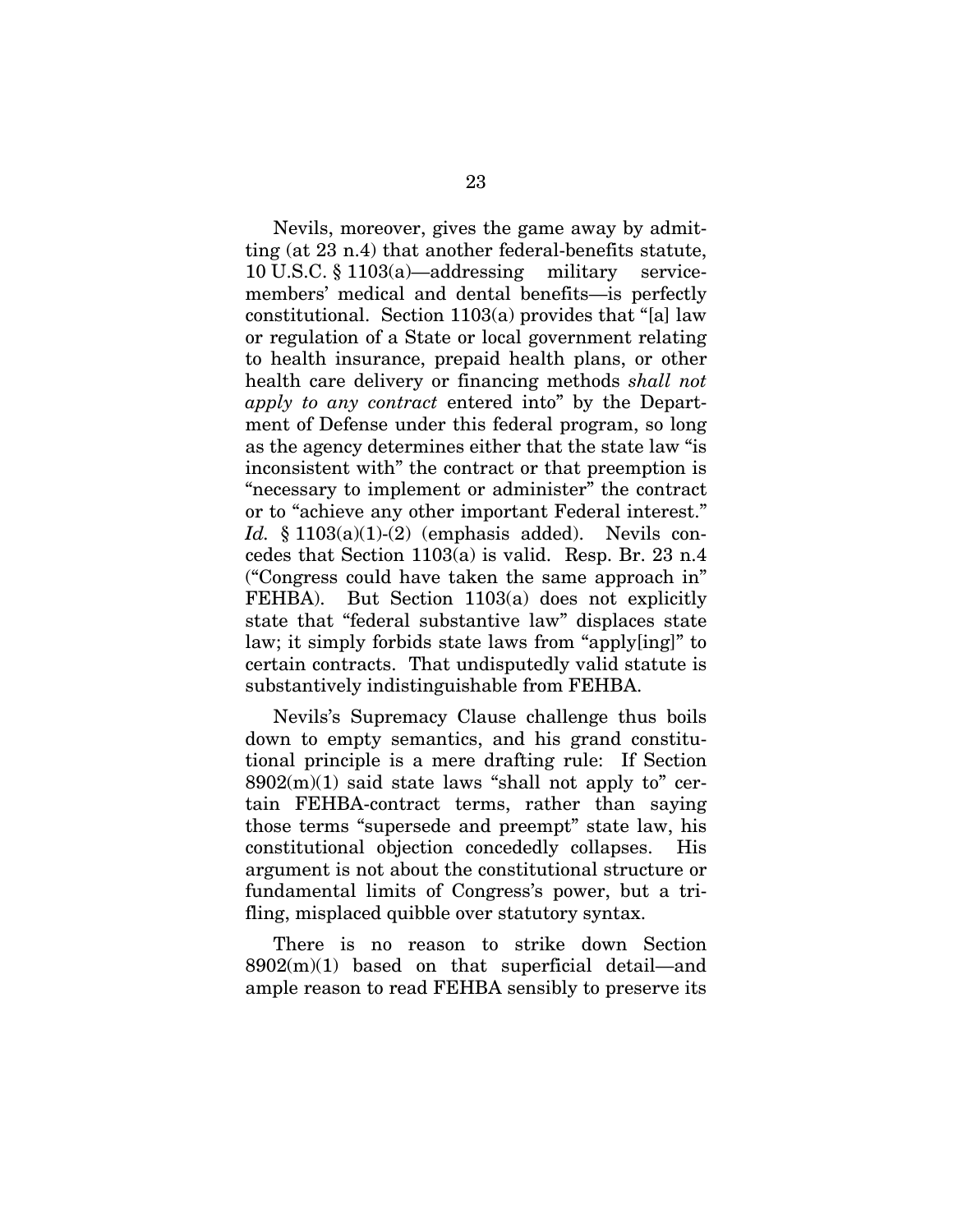validity, as every court besides the court below has done. Pet. Br. 60. Contrary to Nevils's assertion (at 25), construing the statute as giving preemptive force to federal law does not require "rewriting" it. The legal effect of its language is the same as the formulation Nevils approves: Prescribing that state laws "shall not apply to" certain contract terms is precisely what it *means* for those contract terms to "supersede" such laws. Section  $8902(m)(1)$  does not displace state law generally, but merely shields specific contracts from those laws' operation.

Section 8902(m)(1) certainly *can* bear that construction—and the constitutional-avoidance canon Nevils champions thus compels adopting it. So does any rational view of Congress's intent. Nevils's position would mean that Section  $8902(m)(1)$ expressly preempts *nothing*—not even laws at the core of "coverage" and "benefits," including mandated-benefits laws that prompted its enactment. That would leave the administration of millions of federal workers' and dependents' benefits at the mercy of fifty States' courts and legislatures. Unfettered state interference on that scale could make the FEHBA Program utterly unmanageable and incalculably costly. It is inconceivable that the Congresses that enacted and broadened Section 8902(m)(1) intended that result, which renders the provision a nullity. This is thus a paradigmatic case where the avoidance canon "give[s] effect to congressional intent" (*Martinez*, 543 U.S. at 382) by avoiding a construction Congress could not possibly have preferred.